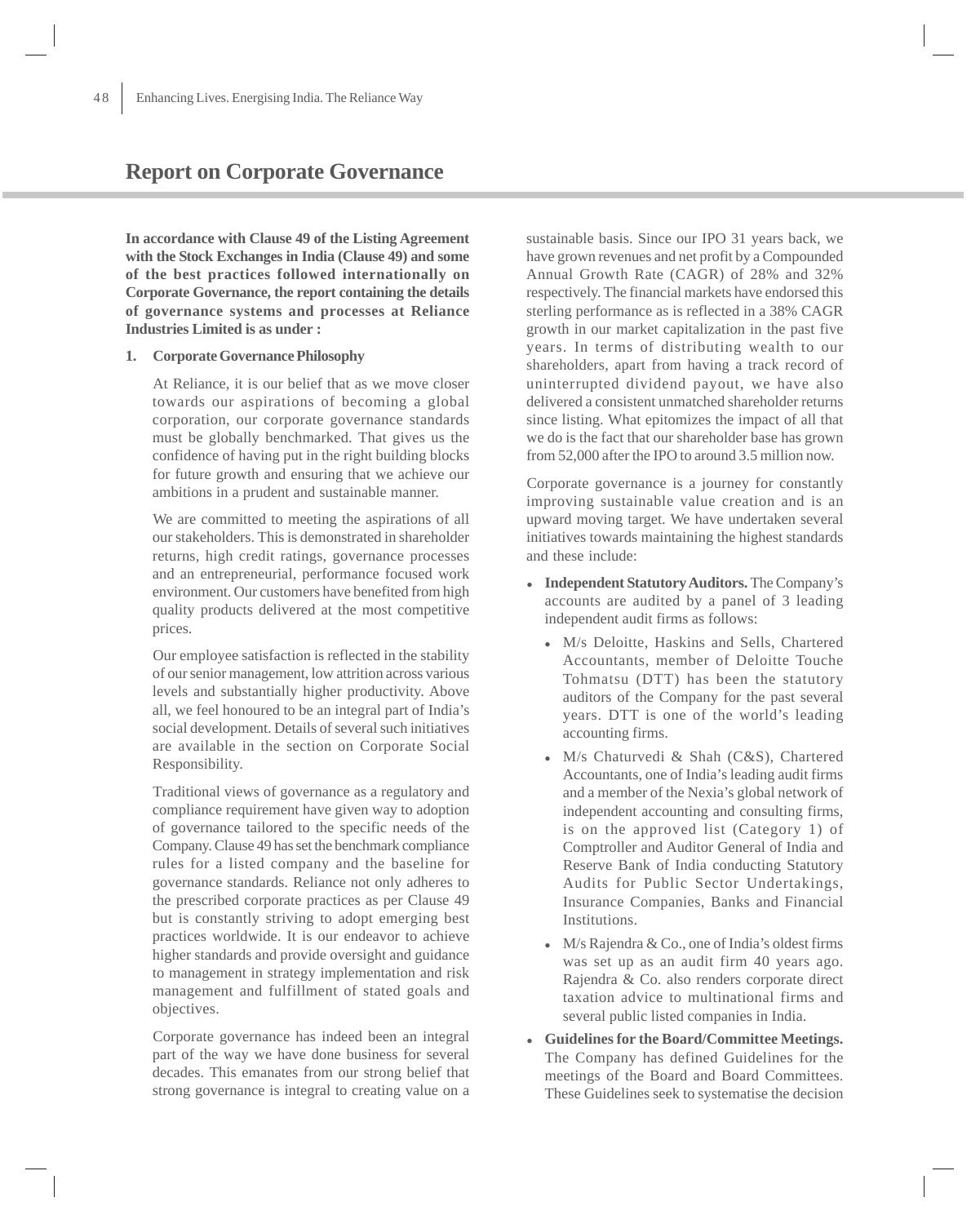making process at the meeting of the Board and Board Committees in an informed and efficient manner.

- **Key Board activities during the year.** The Board provides and critically evaluates strategic direction of the Company, management policies and their effectiveness. Their remit is also to ensure that the long-term interests of the shareholders are being served. The agenda for Board reviews include strategic review from each of the Board committees, a detailed analysis and review of annual strategic and operating plans and capital allocation and budgets. Additionally, the Board reviews financial reports from the CFO and business reports from each of the sector heads. Frequent and detailed interaction sets the agenda and provides the strategic roadmap for the future growth of the Company.
- $\bullet$  **Corporate Social Responsibility (CSR).** Social welfare and community development is at the core of RIL's CSR philosophy and this continues to be a top priority for the Company. The CSR teams at the Company's manufacturing divisions interact with the neighbouring community on regular basis. RIL's contributions to the community are in areas of health, education, infrastructure development (drinking water, improving village infrastructure, construction of schools etc.), environment (effluent treatment, tree plantation, treatment of hazardous waste etc.), relief and assistance in the event of a natural disaster and contributions to other social development organisations. RIL also supports and partners with several NGOs in community development and health initiatives.
- $\bullet$  **Reporting on Triple Bottom-Line Performance.** RIL commenced annual reporting on its *triplebottom-line* performance from FY 2004-05. All its sustainability reports are externally assured and GRI checked. The maiden report received 'inaccordance' status from GRI and all subsequent reports are 'G3 Checked A+' application level reports. From FY 2006-07, in addition to referring GRI G3 sustainability reporting guidelines, RIL refers to The American Petroleum Institute / The International Petroleum Industry Environmental Conservation Association guidelines and The United Nations Global Compact principles. RIL has

also aligned its sustainability activities with the focus areas of The World Business Council for Sustainable Development.

- $\bullet$  **Internal Checks and Balances.** At the heart of our processes is the wide use of technology that ensures robustness and integrity of financial reporting. Reliance deploys a robust system of internal controls to allow optimal use and protection of assets, facilitate accurate and timely compilation of financial statements and management reports and ensure compliance with statutory laws, regulations and company policies.
- **Legal Compliance Unit.** A dedicated Legal Compliance Audit Cell within the Management Audit Cell ensures that the Company conducts its business with high standards of legal, statutory and regulatory compliances. The Company has instituted a legal compliance program in conformity with best international standards. Its compliance program is supported by a robust, on-line system that covers all manufacturing units of the Company as well as its subsidiary companies. The gamut of this system includes statutes, labour and industrial laws, HSE regulations and taxation laws.
- **Shareholders communications.** The Board recognizes the importance of two-way communication with shareholders and of giving a balanced report of results and progress and responds to questions and issues raised in a timely and consistent manner. Reliance's corporate website; www.ril.com has information for institutional and retail shareholders alike. Shareholders seeking information may contact the Company directly throughout the year. They also have an opportunity to ask a question in person at the Annual General Meeting. Shareholders can contact RIL via dedicated shareholder contact points as provided with this report or through any of Investor Service Centres of the Company's Registrars and Transfer Agents spread in more than 80 cities across India, details of which are available on the Company's website www.ril.com. RIL ensure that queries, complaints and suggestions are responded to in a timely and consistent manner.
- - **Employees Stock Option Scheme.** One of the widest programs of its kind in the Indian corporate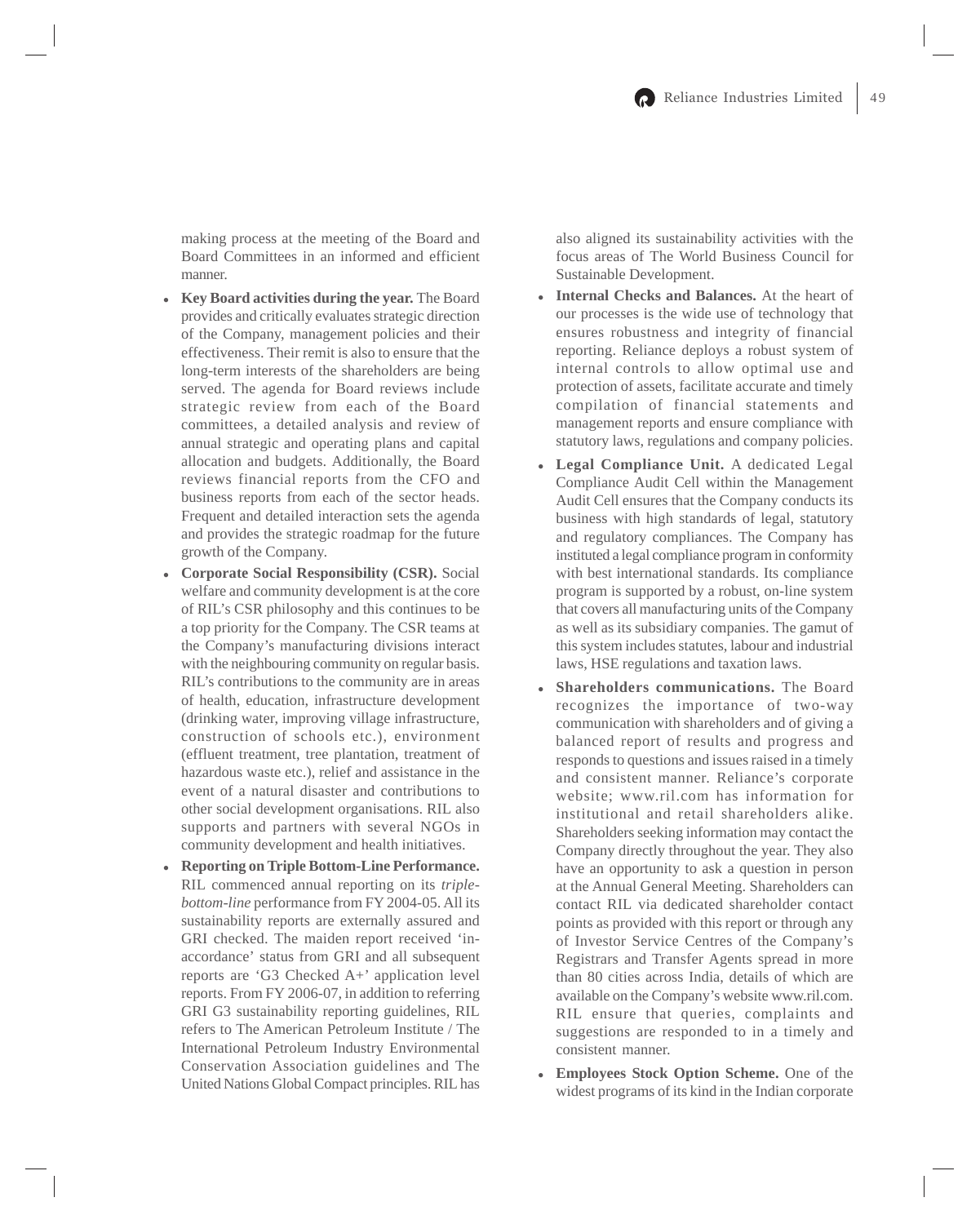sector, the program was introduced in 2007 and covers more than 14,000 employee-owners. The program facilitates delegation of authority while maintaining integrity and governance. In addition, the program has ensured complete alignment of individual interests with the growth imperatives of the Company.

- $\bullet$  **Best Governance Practices.** It is the Company's constant endeavour to adopt the best governance practices as laid down in international codes of Corporate Governance and as practised by well known global companies. Some of the best global governance norms put into practice at Reliance include the following -
	- $\bullet$  The Company has designated Lead Independent Director with a defined role.
	- All securities related filings with Stock Exchanges and SEBI are reviewed every quarter by the Shareholders'/Investors' Grievance Committee of Directors of the Company.
	- The Company has established policies and procedures for corporate communication and disclosures.
	- $\bullet$  The Company has an independent Board Committee for matters related to Corporate Governance and Stakeholders' Interface and nomination of Board members.
- **Role of the Company Secretary in Overall Governance Process.** The Company Secretary plays a key role in ensuring that the Board procedures are followed and regularly reviewed. The Company Secretary ensures that all relevant information, details and documents are made available to the directors and senior management for effective decision making at the meetings. The Company Secretary is primarily responsible to ensure compliance with applicable statutory requirements and is the interface between the management and regulatory authorities for governance matters. All the Directors of the Company have access to the advice and services of the Company Secretary.
- - **Observance of the Secretarial Standards issued by the Institute of Company Secretaries of India.** The Institute of Company Secretaries of India (ICSI) is one of the premier professional bodies in

India. ICSI has issued Secretarial Standards on important aspects like Board meetings, General meetings, Payment of Dividend, Maintenance of Registers and Records, Minutes of Meetings, Transmission of Shares and Debentures, Passing of Resolutions by Circulation, Affixing of common Seal and Forfeiture of Shares. Although these standards are recommendatory in nature, the Company substantially adheres to the standards voluntarily.

#### **2. Board Composition and Particulars of Directors**

#### **Board Composition**

The Company's policy is to maintain optimum combination of Executive and Non-Executive Directors. The Board consists of 14 directors with effect from August 21, 2009, out of which 7 are Independent Directors. Composition of the Board and category of Directors are as follows:

| <b>Category</b>                                                                                                 | <b>Name of the Directors</b>                                                                                                                                                                       |
|-----------------------------------------------------------------------------------------------------------------|----------------------------------------------------------------------------------------------------------------------------------------------------------------------------------------------------|
| <b>Promoter Director</b>                                                                                        | Mukesh D. Ambani<br>Chairman &<br>Managing Director                                                                                                                                                |
| <b>Executive Directors</b>                                                                                      | Nikhil R. Meswani<br>Hital R. Meswani<br>Hardev Singh Kohli<br>P.M.S. Prasad <sup>1</sup><br>R. Ravimohan <sup>2</sup>                                                                             |
| <b>Non-Executive Non-</b><br><b>Independent Director</b>                                                        | Ramniklal H. Ambani                                                                                                                                                                                |
| <b>Independent Directors</b>                                                                                    | Mansingh L. Bhakta<br>Yogendra P. Trivedi<br>Dr. Dharam Vir Kapur<br>Mahesh P. Modi<br>S. Venkitaramanan <sup>3</sup><br>Prof. Ashok Misra<br>Prof. Dipak C. Jain<br>Dr. Raghunath A.<br>Mashelkar |
| <sup>1</sup> w.e.f. August 21, 2009<br><sup>2</sup> w.e.f. September 1, 2009<br><sup>3</sup> upto July 24, 2009 |                                                                                                                                                                                                    |

All the Independent Directors of the Company furnish a declaration at the time of their appointment as also annually that they qualify the conditions of their being independent as laid down under Clause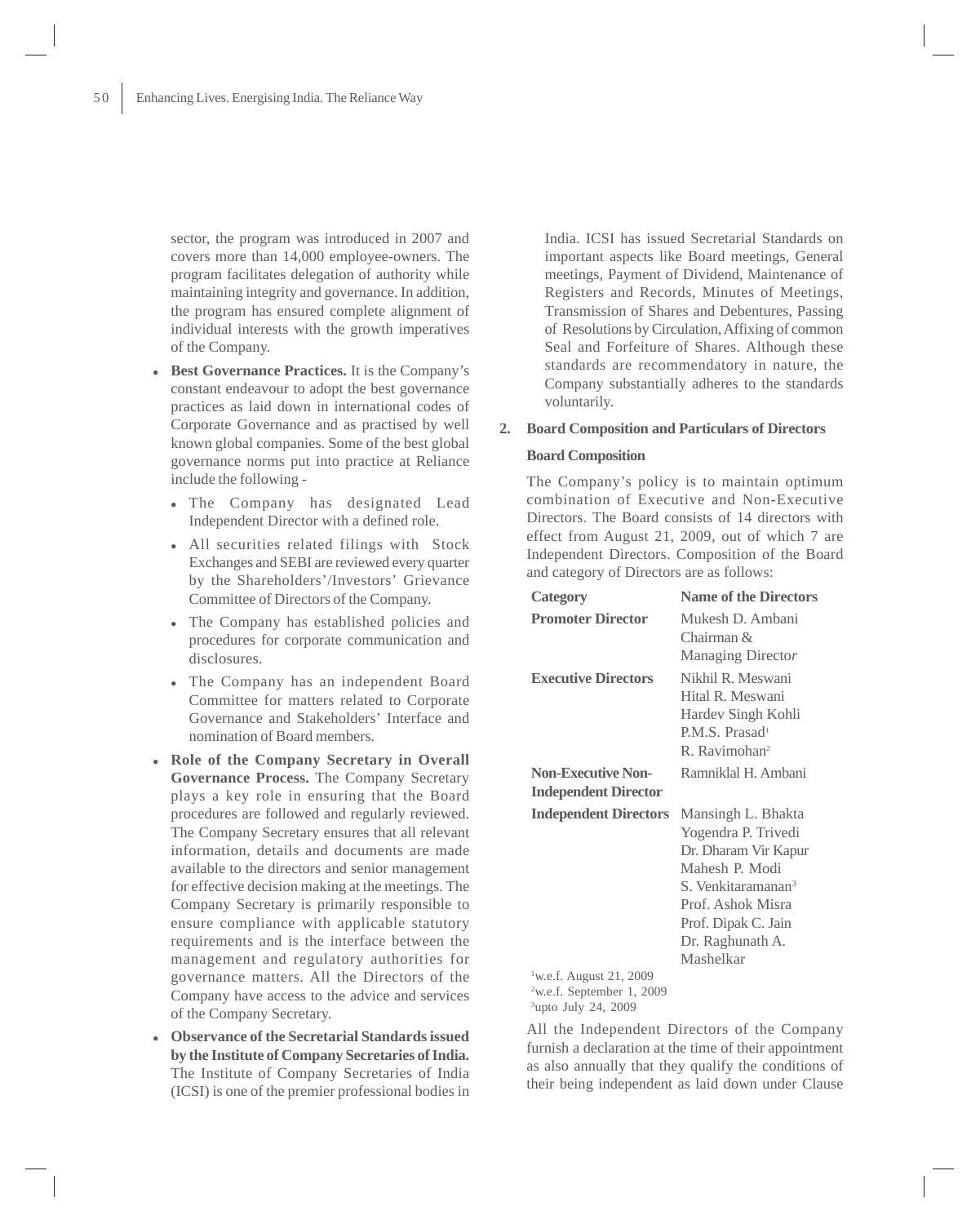49. All such declarations are placed before the Board.

No Director is related to any other Director on the Board in terms of the definition of 'relative' given under the Companies Act, 1956, except Shri Nikhil R. Meswani and Shri Hital R. Meswani, who are related to each other as brothers.

#### **What constitutes independence of Directors**

For a Director to be considered Independent, the Board determines that the Director does not have any direct or indirect material pecuniary relationship with the Company. The Board has adopted guidelines which are in line with the applicable legal requirements.

#### **Lead Independent Director**

The Board of Directors of the Company has designated Shri Mansingh L. Bhakta as the Lead Independent Director. The role of Lead Independent Director is as follows :

- To preside over all meetings of Independent Directors.
- To ensure that there is adequate and timely flow of information to Independent Directors.
- To liaise between the Chairman & Managing Director, the Management and the Independent Directors.
- To advise on the necessity of retention or otherwise of consultants who report directly to the Board or the Independent Directors.
- To preside over meetings of the Board and Shareholders when the Chairman and Managing Director is not present or where he is an interested party.
- To perform such other duties as may be delegated to the Lead Independent Director by the Board / Independent Directors.

## **Directors' Profile**

Brief resumes of all the Directors, nature of their expertise in specific functional areas and names of companies in which they hold directorships, memberships/chairmanships of Board Committees and their shareholding in the Company are provided below:

**a) Shri Mukesh D. Ambani** Shri Mukesh D. Ambani, Chairman & Managing Director, Reliance Industries Limited, is a Chemical Engineer from University Institute of Chemical Technology (earlier University Department of Chemical Technology), University of Mumbai (earlier University of Bombay). He has pursued MBA from Stanford University, USA.

Shri Mukesh D. Ambani, son of Shri Dhirubhai H. Ambani, Founder Chairman of the Company joined Reliance in 1981. He initiated Reliance's backward integration journey from textiles into polyester fibres and further into petrochemicals, petroleum refining and going up-stream into oil and gas exploration and production. He created several new world class manufacturing facilities involving diverse technologies that have raised Reliance's petrochemicals manufacturing capacities from less than a million tonnes to about twenty million tonnes per year.

Working hands-on, Shri Mukesh D. Ambani led the creation of the world's largest grassroots petroleum refinery at Jamnagar, India, with a current capacity of 660,000 barrels per day (33 million tonnes per year) integrated with petrochemicals, power generation, port and related infrastructure. Further, he steered the setting up of another 27 million tonnes refinery next to the existing one in Jamnagar. An aggregate refining capacity of 1.24 million barrels of oil per day has transformed "Jamnagar" as the 'Refining Hub of the World'.

In September 2008, when the first drop of crude oil flowed from the Krishna-Godavari basin, Shri Mukesh D. Ambani's vision of energy security for India was being realized. Under his leadership, RIL is set to transform India's energy landscape from the oil & gas flowing from Dhirubhai 1 & 3 Natural gas - a low carbon, low polluting green fuel that will flow from these will create value and be beneficial to a large section of India's society.

Shri Mukesh D. Ambani had set up one of the largest and most complex information and communications technology initiative in the world in the form of Reliance Infocomm Limited (now Reliance Communications Limited).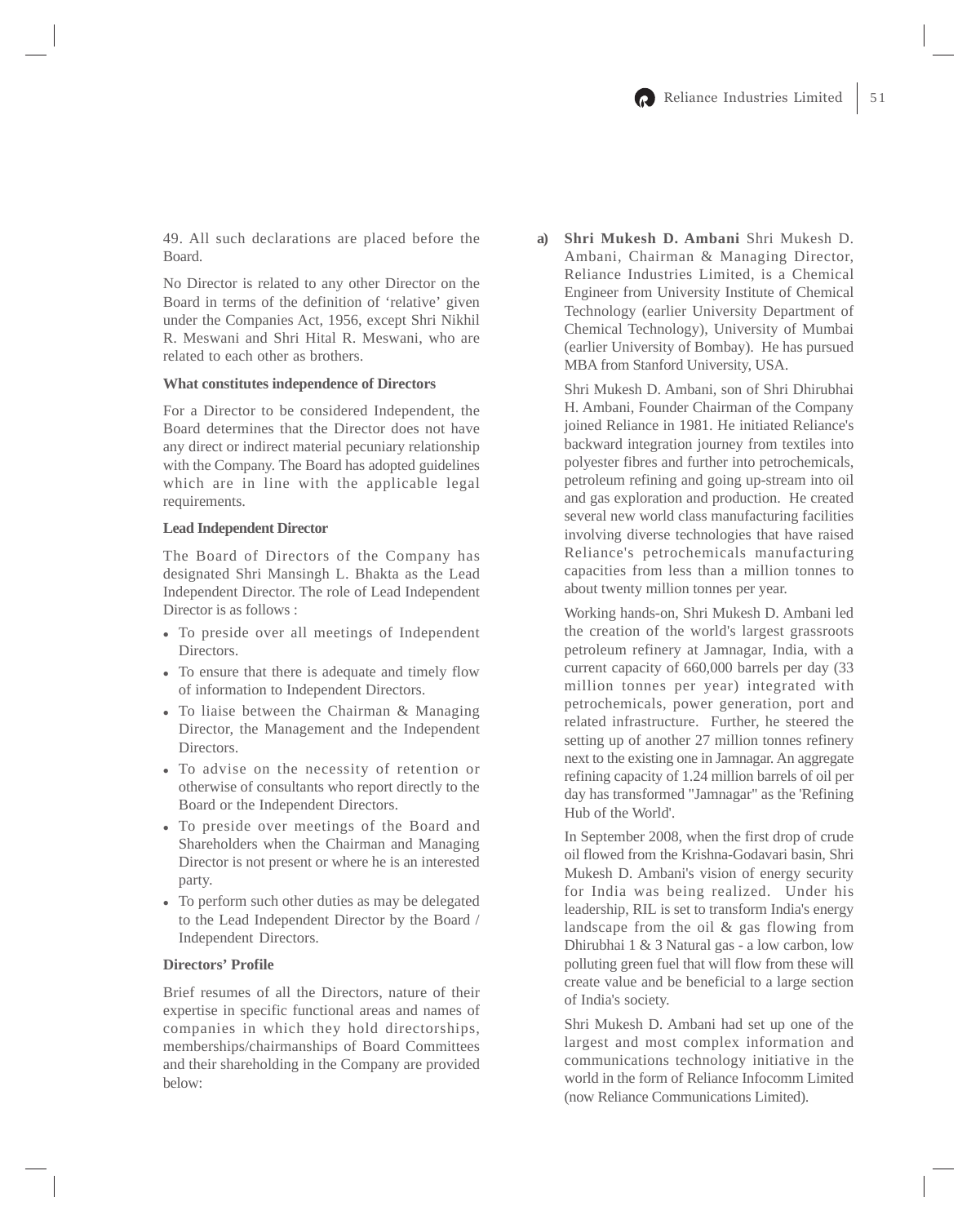Shri Mukesh D. Ambani is also steering Reliance's development of infrastructure facilities and implementation of a pan-India organized retail network spanning multiple formats and supply chain infrastructure.

Shri Mukesh D. Ambani's achievements have been acknowledged at national and international levels. Over the years, some of the awards and recognition bestowed on him are :

- $\bullet$  Conferred the 'Indian Corporate Citizen of the Year' by the India Leadership conclave 2009.
- - Bestowed the US-India Business Council (USIBC) 'Global Vision' 2007 Award for Leadership in 2007.
- $\bullet$  Conferred 'ET Business Leader of the Year' Award by The Economic Times (India) in the year 2006.
- $\bullet$  Conferred the Degree Honoris Causa, Honorary Doctorate by the Maharaja Sayajirao University in 2007.
- $\bullet$  Conferred the India Business Leadership Award by CNBC-TV18 in 2007.
- $\bullet$  Received the first NDTV-Profit 'Global Indian Leader Award' from Hon'ble Prime Minister of India, Shri Manmohan Singh in New Delhi in the year 2006.
- $\bullet$  Had the distinction and honour of being the Co-chair at the World Economic Forum in Davos, Switzerland in 2006.
- $\bullet$  Ranked 42nd among the 'World's Most Respected Business Leaders' and second among the four Indian CEOs featured in a survey conducted by Pricewaterhouse Coopers and published in Financial Times, London, in 2004.
- $\bullet$  Conferred the World Communication Award for the 'Most Influential Person' in Telecommunications by Total Telecom, in 2004.
- $\bullet$  Conferred the 'Asia Society Leadership Award' by the Asia Society, Washington D.C., USA, in 2004.

Shri Mukesh D. Ambani is a member of the Prime Minister's Council on Trade and Industry, Government of India and the Board of Governors of the National Council of Applied Economic Research, New Delhi.

On invitation to Shri Mukesh D. Ambani, Reliance Industries Limited, became a Council Member of World Business Council for Sustainable Development (WBCSD) in 2007. Shri Ambani has been elected as Vice Chairman of WBCSD Executive Committee in 2008.

Further, he is a member of the Indo-US CEOs Forum, the International Advisory Board of Citigroup, International Advisory Board of the National Board of Kuwait, Advisory Council for the Graduate School of Business, Stanford University, International Advisory Board of Brookings, International Advisory Board of Council on Foreign Relations, Member of The Business Council, and McKinsey Knowledge Advisory Council.

He is the Chairman, Board of Governors of the Indian Institute of Management, Bangalore, Chairman of Pandit Deendayal Petroleum University, Gandhinagar, Co-Chair of India-Russia CEO Council, Co-Chair of Japan-India Business Leader's Forum and a member of the Advisory Council of the Indian Institute of Technology, Mumbai.

Shri Mukesh D. Ambani is the Chairman of Reliance Retail Limited and a Director of Reliance Europe Limited and a Private Limited Company.

At RIL, Shri Mukesh D. Ambani is the Chairman of the Finance Committee and the Employees Stock Compensation Committee.

Shri Mukesh D. Ambani is the Promoter of the Company and holds 18,07,923 shares of the Company in his name as on March 31, 2009.

**b) Shri Nikhil R Meswani** is a Chemical Engineer. He is the son of Shri Rasiklal Meswani, one of the Founder Directors of the Company.

Shri Meswani joined Reliance at an early age in 1986 and since July 01, 1988 he is a Wholetime Director designated as Executive Director on the Board of Reliance.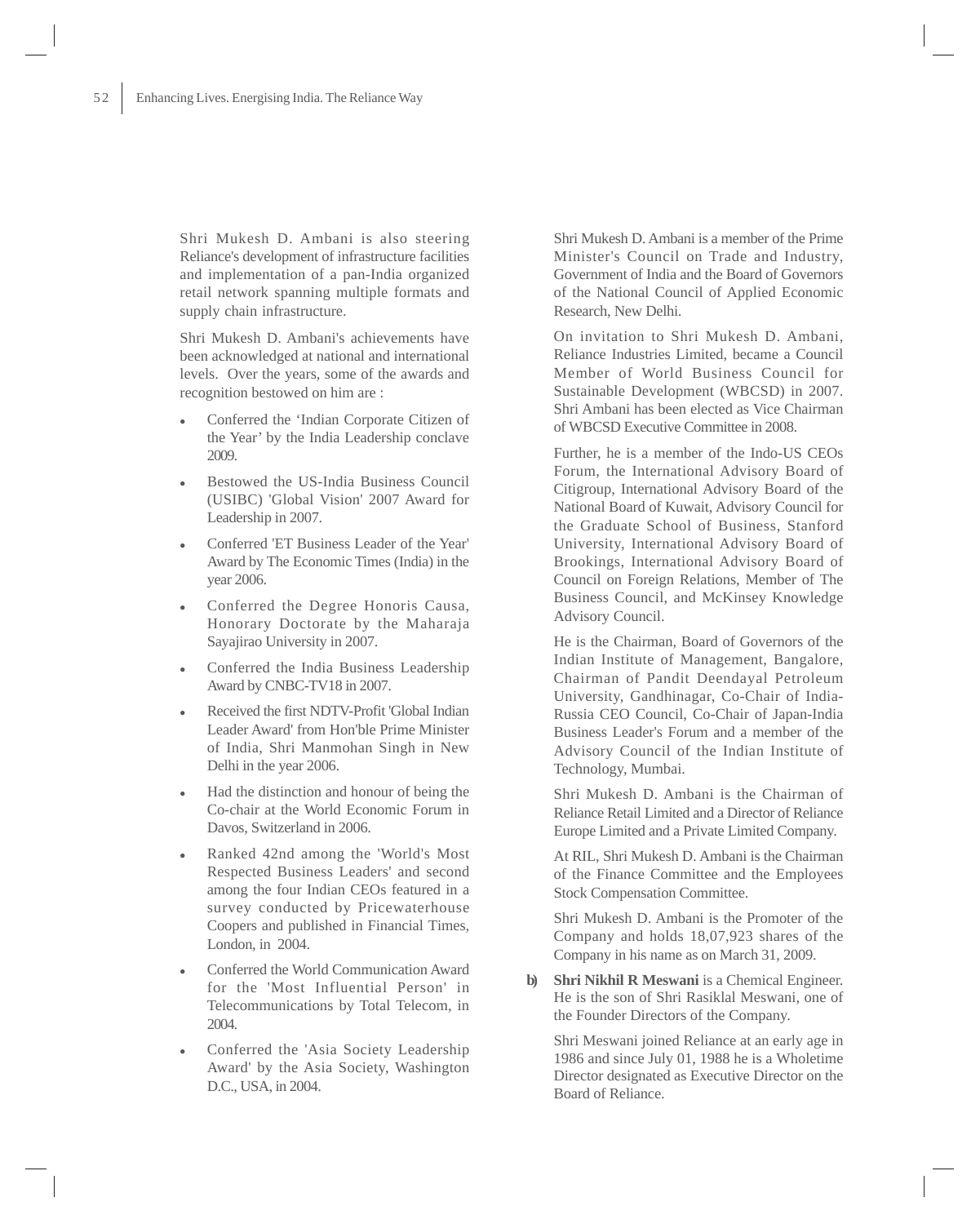He is primarily responsible for Petrochemicals Division and has contributed largely to Reliance to become a global leader in Petrochemicals. In addition, he continues to shoulder several other corporate responsibilities.

Shri Meswani is a Director of Reliance Commercial Dealers Limited. He is a member of the Finance Committee and the Shareholders' / Investors' Grievance Committee of the Company. He is the Chairman of the Audit Committee of Reliance Commercial Dealers Limited.

He was the President of Association of Synthetic Fibre Industry and was also the youngest Chairman of Asian Chemical Fibre Industries Federation.

He was named Young Global Leader by the World Economic Forum in 2005 and continues to actively participate in the activities of the Forum.

He is also a member of the Young Presidents' Organisation.

He was honoured by the Institute of Economic Studies, Ministry of Commerce & Industry, the Textile Association [India], Ministry of Textiles. He is also a distinguished Alumni of University Institute of Chemical Technology [UICT], Mumbai.

Shri Meswani holds 1,21,174 shares of the Company in his name as on March 31, 2009.

**c) Shri Hital R. Meswani** graduated with honours in the Management & Technology programme from University of Pennsylvania. He received a B.S. Degree in Chemical Engineering and B.S Degree in Economics from the Wharton Business School, both from University of Pennsylvania, U.S.A.

Shri Meswani joined Reliance Industries Limited in 1990. He is on the Board of the Company as Wholetime Director designated as Executive Director since August 4, 1995, with overall responsibility of the Petroleum Business and all manufacturing and project activities of the group.

Shri Meswani is a Director of Reliance Industrial Investments and Holdings Limited and Reliance Commercial Dealers Limited. He is the Chairman of the Audit Committee of Reliance Industrial Investments and Holdings Limited, a member of the Audit Committee of Reliance Commercial Dealers Limited. He is the Chairman of the Health, Safety & Environment Committee, a member of the Finance Committee and the shareholders'/ Investors' Grievance Committee of the Company.

Shri Meswani holds 87,930 shares of the Company in his name as on March 31, 2009.

**d) Shri Hardev Singh Kohli** has a Master Degree in Science. He has wide experience in implementation and operation of fertilizers and petrochemicals plants. Since 1991, he has been working at the Company's Hazira Manufacturing Division. He was appointed as a Wholetime Director of the Company designated as Executive Director with effect from April 1, 2000.

In recognition of his far reaching vision, management skills, innovative ideas, untiring efforts and dynamic leadership, he was conferred the prestigious The Wisitex Foundation Award - 1996 "Man of the Corporate Management".

He is a member of the Health, Safety and Environment Committee of the Company.

Shri Kohli holds 1,155 shares of the Company in his name as on March 31, 2009.

**e) Shri PMS Prasad** has been appointed as a Wholetime Director of the Company with effect from August 21, 2009. He holds a bachelor's degree in engineering and has been with the Company for 28 years. He has been recognized as one of the finest professionals in the energy industry. Presently, he heads the upstream and refining business, which comprises exploration and production and refinery supply and trading. Over the years, he has held various positions in the fibres, petrochemicals and petroleum business of the Company. He was also the project head of the Jamnagar refinery and petrochemicals complex. He was recently awarded an honorary doctorate degree by the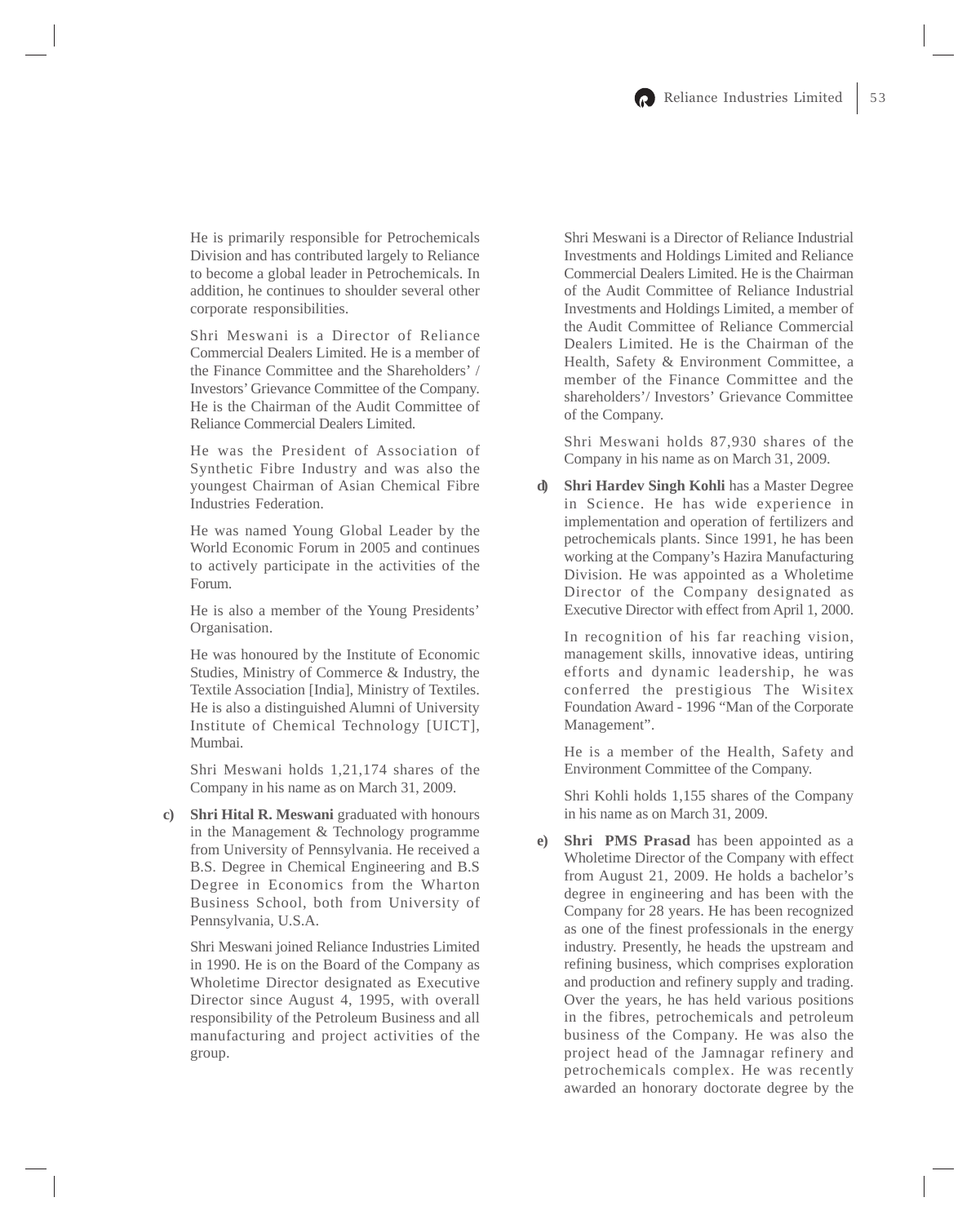University of Petroleum Engineering Studies, Dehra Dun.

Shri PMS Prasad is a director of Reliance Jamnagar Infrastructure Limited, Reliance Petroinvestments Limited, Reliance Commercial Dealers Limited, Reliance Gas Corporation Limited, Reliance Gas Transportation and Infrastructure Limited and several Private Limited Companies. He is member of Audit Committee of Reliance Jamnagar Infrastructure Limited and Reliance Gas Transportation and Infrastructure Limited.

Shri Prasad holds in his name 17,433 shares of the Company.

**f) Shri R. Ravimohan** is a Director of the Company since August 21, 2009. He is a Chemical Engineer and has completed the Advanced Management Program from Harvard Business School. He has been appointed as a Wholetime Director designated as Executive Director of the Company with effect from September 1, 2009. He is the former Chairman of CRISIL Limited and Managing Director and Region Head of Standard & Poor's for the South & South East Asia. He is credited with building CRISIL into the largest rating, financial and business research and advisory service company in India.

Shri Ravimohan has been closely involved with the modernization of Indian financial system and pioneered the era of electronic stock markets in the country. He has been involved in critical policy assignments including being a member of the Primary Market Advisory Committee of SEBI, Technical Advisory Committee and Financial Stability and Stern Test Assessment of Committee of Reserve Bank of India and Raghuram Rajan Committee on Financial Sector Reforms.

Shri Ravimohan is a member of the Audit Committee of the Company. He is a governing council member of Whistling Woods International foundation.

Shri Ravimohan does not hold any share of the Company.

**g) Shri Ramniklal H. Ambani** has been one of the senior most Directors of the Company since January 11, 1977.

Shri Ramniklal H. Ambani is the elder brother of Shri Dhirubhai H. Ambani, the Founder Chairman of the Company and has been instrumental in chartering the growth of the Company during its initial years of operations from its factory at Naroda, in Ahmedabad.

Shri Ambani along with Late Shri Dhirubhai H. Ambani, set up and operated the textile plant of the Company at Naroda, Ahmedabad and was responsible in establishing the Reliance Brand name "VIMAL" in the textile market in the country.

Shri Ambani is a Director of Gujarat Industrial Investments Corporation Limited, Sintex Industries Limited and several Private Limited Companies. He is the Chairman of the Audit Committee of Gujarat Industrial Investments Corporation Limited. He is the Chief Mentor in Tower Overseas Limited.

Shri Ambani holds 84,397 shares of the Company in his name as on March 31, 2009.

**h) Shri Mansingh L. Bhakta** is a Director of the Company since September 27, 1977. He is a Senior Partner of Messers Kanga & Company, a leading firm of Advocates and Solicitors in Mumbai. He has been in practice for over 51 years and has vast experience in the legal field and particularly on matters relating to corporate laws, banking and taxation.

Shri Bhakta is the legal advisor to leading foreign and Indian companies and banks. He has also been associated with a large number of Euro issues made by Indian companies. He was the Chairman of the Taxation Law Standing Committee of LAWASIA, an Association of Lawyers of Asia and Pacific which has its headquarters in Australia.

Shri Bhakta is a Director of Ambuja Cements Limited, Micro Inks Limited, The Indian Merchant's Chamber, Mumbai, JCB Manufacturing Limited, JCB India Limited and Lodha Developers Limited. He is the Lead Independent Director of the Company. He is the Chairman of the Shareholders'/ Investors' Grievance Committee and the Remuneration Committee of the Company. He is the Chairman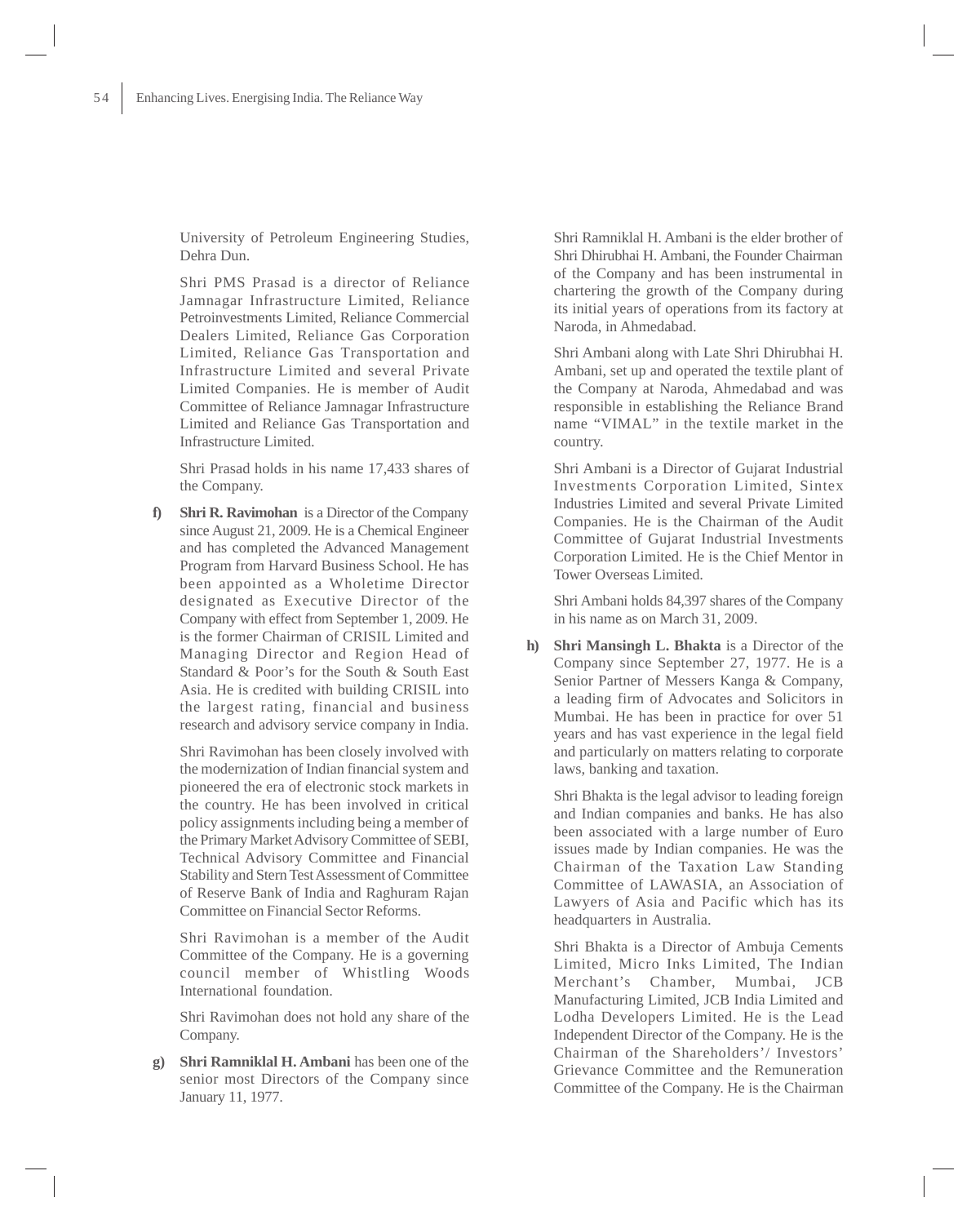of the Audit Committee, the Shareholders' / Investors' Grievance Committee, the Compensation and Remuneration Committee and the Banking Matters Committee of Ambuja Cements Limited and a member of the Audit Committees of Micro Inks Limited and JCB India Limited. He is Recipient of Rotary Centennial Service Award for Professional Excellence from Rotary International. He has been listed as one of the Leading Lawyers of Asia by Asialaw, Hongkong for the fourth consecutive year from 2006.

Shri Bhakta holds 1,57,000 shares of the Company in his name as on March 31, 2009.

**i) Shri Yogendra P. Trivedi** is a Director of the Company since April 16, 1992. Shri Trivedi is practicing as Senior Advocate, Supreme Court. He is a member of the Rajya Sabha. He is holding important positions in various fields viz., economic, professional, political, commercial, education, medical, sports and social fields. He has received various awards and merits for his contribution in various fields. He was a Director in Central Bank of India and Dena Bank amongst many other reputed companies. He is the past President of Indian Merchants' Chamber and presently is member of the Managing Committee. He was on the Managing Committee of ASSOCHAM and International Chamber of Commerce.

Shri Trivedi is the Chairman of Sai Service Station Limited and Trivedi Consultants Private Limited. He is a Director of Colosseum Sports & Recreation International, The Supreme Industries Limited, Birla Power Solutions Limited, The Zandu Pharmaceutical Works Limited, Zodiac Clothing Company Limited, Seksaria Biswan Sugar Factory Limited, New Consolidated Construction Company Limited, Birla Cotsyn (India) Limited and several Private Limited Companies.

He was the President of the Cricket Club of India and at present he is member in various working committees of CCI. He is the President of the Western India Automobile Association. He is also member of All India Association of Industries; W.I.A.A CLUB, B.C.A. Club, Orient

Club, Yachting Association of India and Yacht Club.

Shri Trivedi is the Chairman of the Audit Committees of The Zandu Pharmaceutical Works Limited and Birla Power Solutions Limited. He is a member of the Audit Committee of Zodiac Clothing Company Limited, Sai Service Station Limited, Seksaraia Biswan Sugar Factory Limited and New Consolidated Construction Company Limited. He is also the Chairman of the Audit Committee, the Corporate Governance and Stakeholders' Interface Committee and the Employees Stock Compensation Committee of the Company. He is also a member of the Shareholders'/Investors' Grievance Committee and the Remuneration Committee of the Company.

Shri Trivedi holds 12,500 shares of the Company in his name as on March 31, 2009.

**j) Dr. Dharam Vir Kapur** is a Director of the Company since March 28, 2001. He is an honours Graduate in Electrical Engineering with wide experience in Power, Capital Goods, Chemicals and Petrochemicals Industries.

Dr. Kapur had an illustrious career in the Government sector with a successful track record of building vibrant organisations and successful project implementation. He served Bharat Heavy Electricals Limited (BHEL) in various positions with distinction. Most remarkable achievement of his career was establishment of a fast growing systems oriented National Thermal Power Corporation (NTPC) of which he was the founder Chairmancum-Managing Director. For his contribution to success and leadership of the fledgling organisation, he was described as a Model Manager by the Board of Executive Directors of World Bank.

Dr. Kapur served as Secretary to the Government of India in the Ministries of Power, Heavy Industry and Chemicals & Petrochemicals during 1980-86. He was also associated with a number of national institutions as Member, Atomic Energy Commission; Member, Advisory Committee of the Cabinet for Science and Technology; Chairman, Board of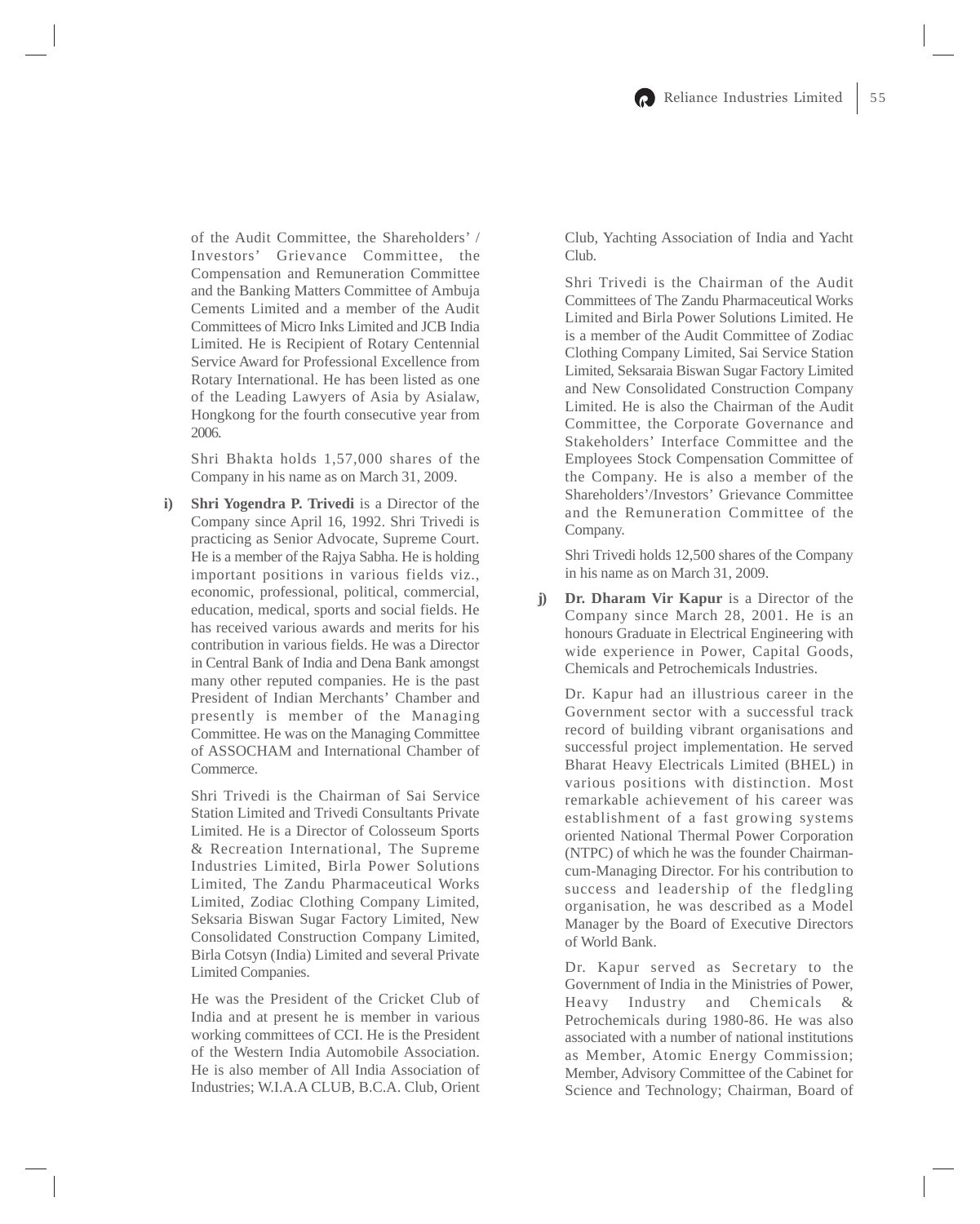Governors, IIT Bombay; Member, Board of Governors, IIM Lucknow and Chairman, National Productivity Council.

In recognition of his services and significant contributions in the field of Technology, Management and Industrial Development, Jawaharlal Nehru Technological University, Hyderabad conferred on him the degree of D. Sc.

Dr. Kapur is Chairman (Emeritus) of Jacobs H&G (P) Limited and Chairman, GKN Driveline (India) Limited and Drivetech Accessories Limited. He is also a Director on the Boards of Honda Seil Power Products Limited, Zenith Birla (India) Limited and DLF Limited. Earlier he was a Director on the Boards of Tata Chemicals Limited, Larsen & Toubro Limited and Ashok Leyland Limited. He is Chairman of Audit Committees of Honda Seil Power Products Limited and GKN Driveline (India) Limited, Shareholders'/Investors' Relations Committees of Honda Seil Power Products Limited and DLF Limited, Chairman's Executive Committee of GKN Driveline (India) Limited and Corporate Governance Committee of DLF Limited. He is a member of Audit Committees of Zenith Birla (India) Limited and DLF Limited and Remuneration Committee of Honda Seil Power Products Limited.

He is also a member of the Corporate Governance and Stakeholders' Interface Committee, the Remuneration Committee and the Health, Safety and Environment Committee of the Company.

Dr. Kapur holds 6,772 shares of the Company in his name as on March 31, 2009.

**k) Shri Mahesh P. Modi**, M.Sc. (Econ.) (London), is a Director of the Company since March 28, 2001. He held high positions in Government of India as Chairman of Telecom Commission; Secretary, Ministry of Coal; Special Secretary, Insurance and Joint Secretary, Ministry of Petroleum, Chemicals and Fertilizers. He has considerable management experience, particularly in the fields of energy, insurance, petrochemicals and telecom.

Shri Modi is a member of the Audit Committee, the Employees Stock Compensation Committee and the Corporate Governance and Stakeholders' Interface Committee of the Company.

Shri Modi holds 562 shares of the Company in his name as on March 31, 2009.

**l) Prof. Ashok Misra** is a Director of the Company since April 27, 2005. He obtained his Ph.D. in Polymer Science & Engineering from University of Massachusetts, M.S. in Chemical Engineering from Tufts University and B.Tech. in Chemical Engineering from IIT Kanpur. He has also completed the 'Executive Development Programme' and 'Strategies for Improving Directors' Effectiveness Programme' at the Kellogg School of Management, Northwestern University.

Prof. Misra was the Director of the Indian Institute of Technology Bombay from 2000 to 2008, was at IIT Delhi from 1977 to 2000, and at Monsanto Chemical Co. from 1974 to 1977. He is currently the Chairman-India and Head of Global Alliances, Intellectual Ventures. He is a Fellow of National Academy of Sciences India (President from 2006 to 2008), Indian National Academy of Engineering, Indian Institute of Chemical Engineers, Indian Plastics Institute and Maharashtra Academy of Sciences. He is on the Board of Rashtriya Chemicals & Fertilizers Limited and was on the Board of National Thermal Power Corporation Limited for 6 years. He is or has been on the Boards or Councils of several national and international institutions. He has received several awards including the Distinguished Alumnus Awards from his alma maters – IIT Kanpur, Tufts University and University of Massachusetts. He was awarded the Doctor of Science by Thapar University, Patiala. He has co-authored a book on Polymers, was awarded 6 patents and has over 100 international publications. He is on the Editorial Board of 4 scientific journals.

Prof. Misra holds 220 shares of the Company in his name as on March 31, 2009.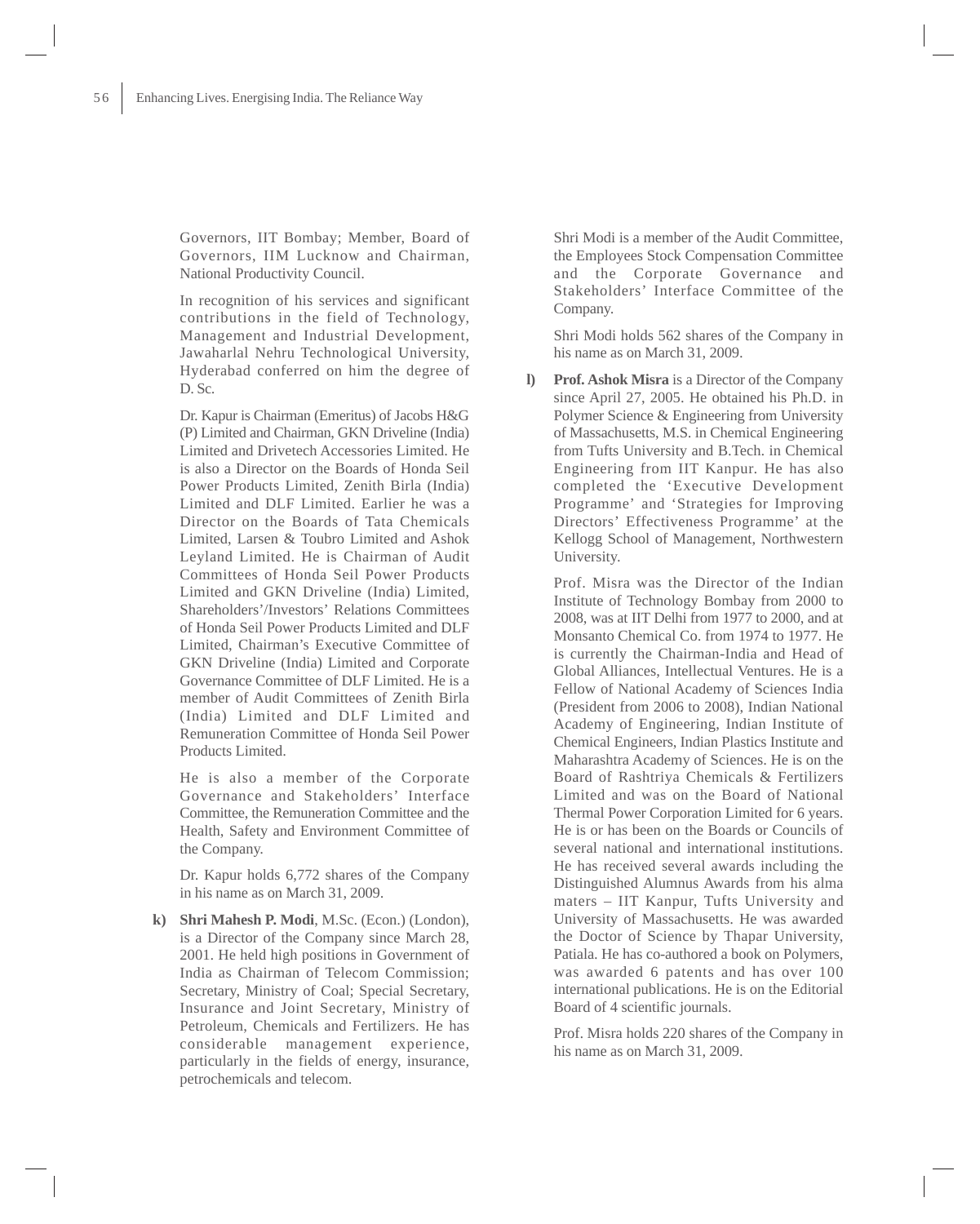**m) Prof. Dipak C. Jain** is a Director of the Company since August 4, 2005. He is a Ph.D. in Marketing and M.S. in Management Science from the University of Texas and M.S. in Mathematical Statistics from Gauhati University. Prof. Jain is a distinguished teacher and scholar. He has been Dean of the Kellogg School of Management, Northwestern University, Evanston, Illinois, USA since July, 2001. He has more than 20 years experience in management and education. He has published several articles in international journals on marketing and allied subjects.

Prof. Jain's academic honors include the Sidney Levy Award for Excellence in Teaching in 1995; the John D.C. Little Best Paper Award in 1991; Kraft Research Professorships in 1989-90 and 1990-91; the Beatrice Research Professorship in 1987-88; the Outstanding Educator Award from the State of Assam in India in 1982; Gold Medal for the Best Post-Graduate of the Year from Gauhati University in India in 1978; Gold Medal for the Best Graduate of the Year from Darrang College in Assam in India in 1976; Gold Medal from Jaycees International in 1976; the Youth Merit Award from Rotary International in 1976; and the Jawaharlal Nehru Merit Award, Government of India in 1976.

Prof. Jain is a Member of American Marketing Association and the Institute of Management Services. He is a Director of John Deere & Company, Hartmarx Corporation and Northern Trust Bank (companies incorporated outside India). He is a Director of Reliance Retail Limited. He is also a member of the Employees Stock Compensation Committee of the Company.

Prof. Jain does not hold any share of the Company.

**n) Dr. Raghunath Anant Mashelkar,** an eminent scientist is a Director of the Company since June 9, 2007. He is a Ph.D. in Chemical Engineering. He is the President of Global Research Alliance, a network of publicly funded R&D institutes from Asia-Pacific, Europe and USA with over 60,000 scientists.

Formerly, Dr. Mashelkar was the Director General of the Council of Scientific and Industrial Research (CSIR) for over eleven years. He was also the President of Indian National Science Academy (INSA).

Dr. Mashelkar is only the third Indian Engineer to have been elected as Fellow of Royal Society (FRS), London in the twentieth century. He was elected Foreign Associate of National Academy of Science, USA (2005), Foreign Fellow of US National Academy of Engineering (2003), Fellow of Royal Academy of Engineering, U.K. (1996), and Fellow of World Academy of Art & Science, USA (2000).

Twenty-seven universities have honoured him with honorary doctorates, which include Universities of London, Salford, Pretoria, Wisconsin and Delhi.

Dr. Mashelkar has won over 50 awards and medals from several bodies for his outstanding contribution in the field of science and technology. He is the only scientist so far to have won the JRD Tata Corporate Leadership Award (1998) and the Star of Asia Award (2005) at the hands of George Bush Sr., the former president of USA.

The President of India honoured Dr. Mashelkar with Padmashri (1991) and with Padmabhushan (2000), which are two of the highest civilian honours in recognition of his contribution to nation building.

Dr. Mashelkar is a Director of Tata Motors Limited, Hindustan Unilever Limited, Thermax Limited, Piramal Life Sciences Limited, KPIT Cummins Infosystems Limited, Sakal Papers Limited, ICICI Knowledge Park and several Private Limited Companies.

Dr. Mashelkar is a member of the Audit committees of Tata Motors Limited, Hindustan Uniliver Limited and the Company.

Dr. Mashelkar does not hold any share of the Company.

# **3. Board Meetings, Board Committee Meetings and Procedures**

## **A. Institutionalised decision making process**

The Board of Directors is the apex body constituted by the shareholders for overseeing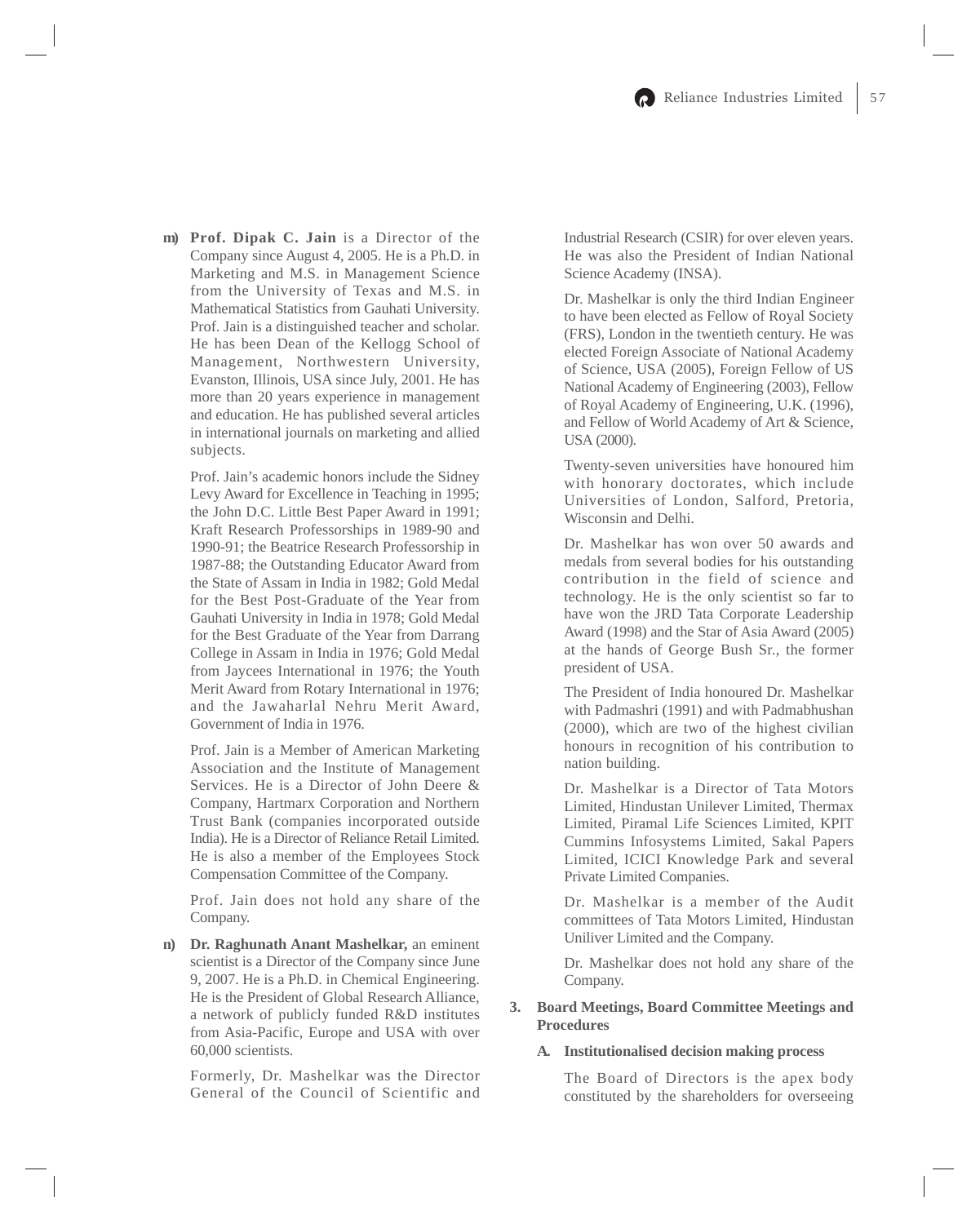the overall functioning of the Company. The Board provides and evaluates the strategic direction of the Company, management policies and their effectiveness and ensures that the long-term interests of the shareholders are being served. The Chairman and Managing Director is assisted by the Executive Directors / senior managerial personnel in overseeing the functional matters of the Company.

The Board has constituted seven standing Committees, namely Audit Committee, Corporate Governance and Stakeholders' Interface Committee, Employees Stock Compensation Committee, Finance Committee, Health, Safety and Environment Committee, Remuneration Committee and Shareholders' / Investors' Grievance Committee. The Board is authorized to constitute additional functional Committees, from time to time, depending on the business needs.

The internal Guidelines for Board / Board Committee meetings facilitate the decision making process at the meetings of the Board/ Committees in an informed and efficient manner. The following sub-sections deal with the practice of these guidelines at Reliance.

## **B. Scheduling and selection of Agenda Items for Board meetings**

- (i) Minimum six pre-scheduled Board meetings are held every year. Apart from the above, additional Board meetings are convened by giving appropriate notice to address the specific needs of the Company. In case of business exigencies or urgency of matters, resolutions are passed by circulation.
- (ii) The meetings are usually held at the Company's Registered Office at Maker Chambers IV, 222, Nariman Point, Mumbai - 400 021.
- (iii) All divisions/departments of the Company are advised to schedule their work plans well in advance, particularly with regard to matters requiring discussion / approval / decision at the Board / Committee meetings. All such matters are communicated to the Company Secretary in advance so that the

same could be included in the Agenda for the Board / Committee meetings.

(iv) The Board is given presentations covering Finance, Sales, Marketing, major business segments and operations of the Company, global business environment, all business areas of the Company including business opportunities, business strategy and the risk management practices before taking on record the quarterly / annual financial results of the Company.

The information required to be placed before the Board includes :

- $\bullet$ General notices of interest of Directors.
- $\bullet$  Appointment, remuneration and resignation of Directors.
- $\bullet$  Formation/Reconstitution of Board Committees.
- $\bullet$  Terms of reference of Board Committees.
- - The minutes of the Board meetings of unlisted subsidiary companies.
- $\bullet$  Minutes of meetings of Audit Committee and other Committees of the Board.
- $\bullet$  Appointment or resignation of Chief Financial Officer and Company Secretary.
- $\bullet$  Annual operating plans of businesses, capital budgets and any updates.
- $\bullet$  Quarterly results for the Company and its operating divisions or business segments.
- $\bullet$ Dividend declaration.
- - Quarterly summary of all long-term borrowings made, bank guarantees issued, loans and investments made.
- $\bullet$  Sale of material nature, of investments, subsidiaries, assets, which is not in normal course of business.
- $\bullet$  Statement of significant transactions and arrangements entered by unlisted subsidiary companies.
- $\bullet$  Quarterly details of foreign exchange exposures and the steps taken by management to limit the risks of adverse exchange rate movement, if material.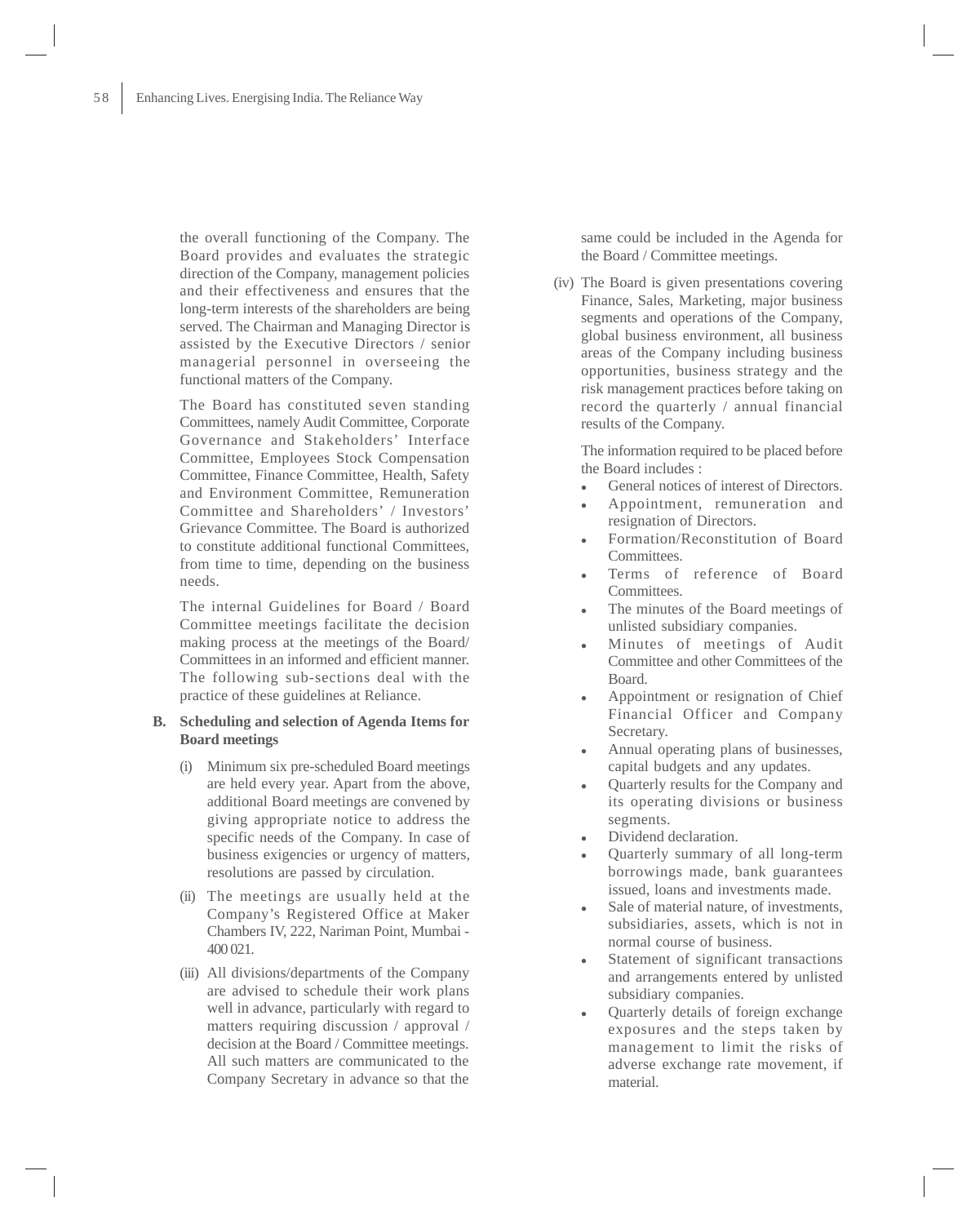- $\bullet$  Internal Audit findings and External Audit Reports (through the Audit Committee).
- $\bullet$  Proposals for investment, mergers and acquisitions.
- $\bullet$  Details of any joint venture, acquisitions of companies or collaboration agreement.
- $\bullet$  Status of business risk exposures, its management and related action plans.
- $\bullet$  Making of loans and investment of surplus funds.
- $\bullet$  Non-compliance of any regulatory, statutory or listing requirements and shareholders service such as nonpayment of dividend, delay in share transfer (if any), etc.
- $\bullet$  Show cause, demand, prosecution notices and penalty notices which are materially important.
- $\bullet$  Fatal or serious accidents, dangerous occurrences, any material effluent or pollution problems.
- $\bullet$  Any material default in financial obligations to and by the Company, or substantial non payment for goods sold by the Company.
- $\bullet$  Any issue, which involves possible public or product liability claims of substantial nature, including any judgment or order, which may have passed strictures on the conduct of the Company or taken an adverse view regarding another enterprise that can have negative implications on the Company.
- $\bullet$  Significant labour problems and their proposed solutions. Any significant development in Human Resources / Industrial Relations front like implementation of Voluntary Retirement Scheme etc.
- $\bullet$  Transactions that involve substantial payment towards goodwill, brand equity or intellectual property.
- $\bullet$  Brief on statutory developments, changes in Government policies etc. with impact thereof, directors' responsibilities arising out of any such developments.
- $\bullet$  Brief on clarifications made to the press.
- (v) The Chairman of the Board and the Company Secretary in consultation with other concerned members of the senior management, finalise the agenda for the Board meetings.

## **C. Board Material distributed in advance**

Agenda and Notes on Agenda are circulated to the Directors, in advance, in the defined Agenda format. All material information is incorporated in the Agenda for facilitating meaningful and focused discussions at the meeting. Where it is not practicable to attach any document to the Agenda, the same is tabled before the meeting with specific reference to this effect in the Agenda. In special and exceptional circumstances, additional or supplementary item(s) on the Agenda are permitted.

## **D. Recording Minutes of proceedings at Board and Committee meetings**

The Company Secretary records the minutes of the proceedings of each Board and Committee meeting. Draft minutes are circulated to all the members of the Board / Committee for their comments. The minutes are entered in the Minutes Book within 30 days from conclusion of the meeting.

#### **E. Post Meeting Follow-up Mechanism**

The Guidelines for Board and Committee meetings facilitate an effective post meeting follow-up, review and reporting process for the decisions taken by the Board and Committees thereof. The important decisions taken at the Board / Committee meetings are communicated to the departments / divisions concerned promptly. Action taken report on the decisions/ minutes of the previous meeting(s) is placed at the immediately succeeding meeting of the Board / Committee for noting by the Board / Committee.

#### **F. Compliance**

The Company Secretary while preparing the Agenda, Notes on Agenda, Minutes etc. of the meeting(s), is responsible for and is required to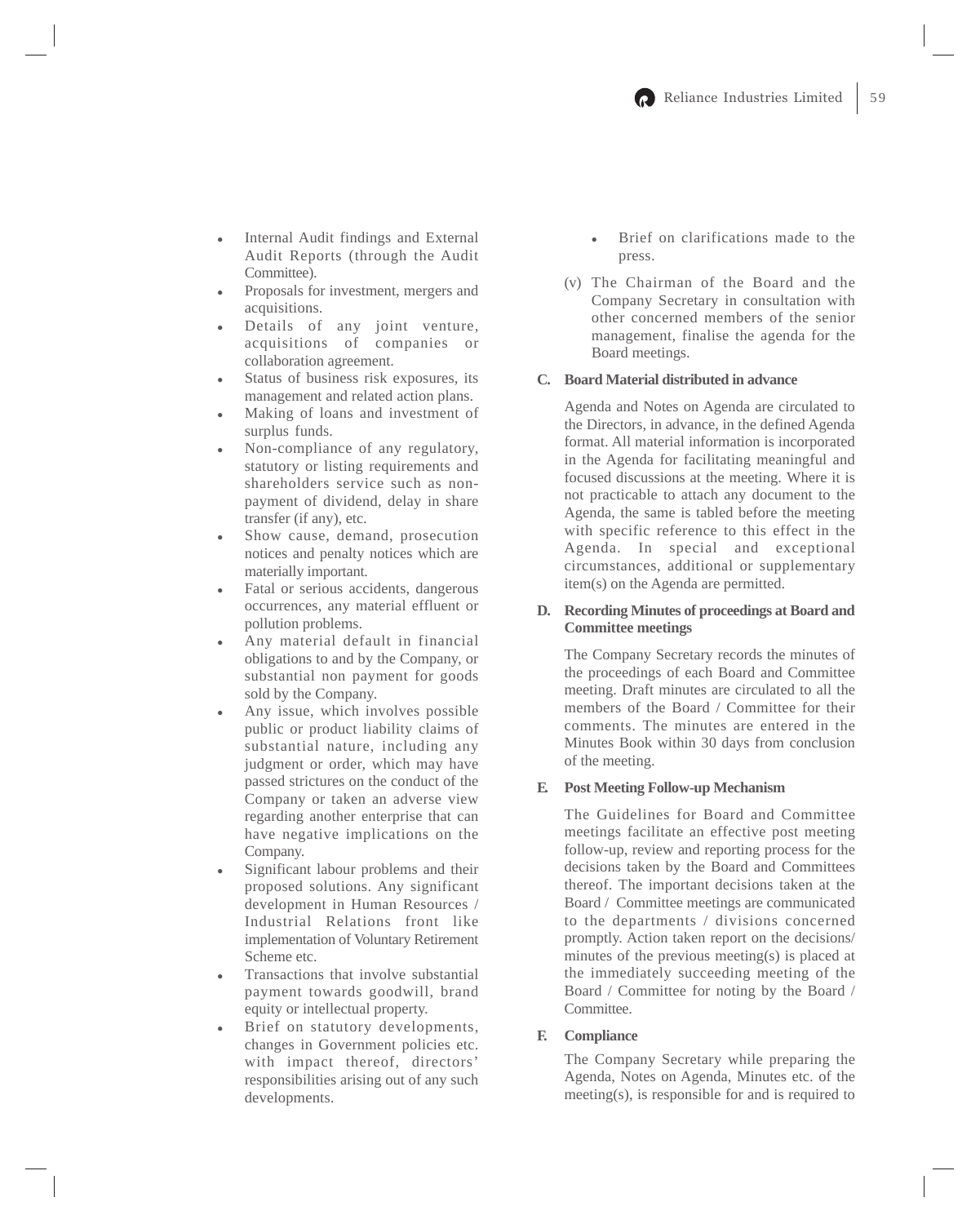ensure adherence to all the applicable laws and regulations including the Companies Act, 1956 read with the Rules issued thereunder and the Secretarial Standards recommended by the Institute of Company Secretaries of India.

# **4. Number of Board Meetings held and the dates on which held**

Seven Board meetings were held during the year, as against the minimum requirement of four meetings. The Company has held at least one Board meeting in every three months and the maximum time gap between any two meetings was not more than four months. The details of the Board meetings are as under:

| SI.            | Date              | <b>Board</b>    | No. of           |
|----------------|-------------------|-----------------|------------------|
| No.            |                   | <b>Strength</b> | <b>Directors</b> |
|                |                   |                 | <b>Present</b>   |
|                | April 21, 2008    | 13              | 12               |
| $\overline{2}$ | July 24, 2008     | 13              | 10               |
| 3              | October 23, 2008  | 13              | 12               |
| 4              | November 24, 2008 | 13              | 13               |
| 5              | January 22, 2009  | 13              | 13               |
| 6              | March 2, 2009     | 13              | 12               |
| 7              | March 27, 2009    | 13              | 13               |

**5. Attendance of Directors at Board Meetings, last Annual General Meeting (AGM) and number of other Directorships and Chairmanships / Memberships of Committees of each Director in various companies :**

| <b>Name of the Director</b>    | <b>Attendance of</b>            |                    | No. of Other | No. of Membership(s)/                                      |                      |                    |
|--------------------------------|---------------------------------|--------------------|--------------|------------------------------------------------------------|----------------------|--------------------|
|                                | meetings during 2008-09         |                    |              |                                                            | Directorship $(s)^1$ | Chairmanship(s) of |
|                                | <b>Board</b><br><b>Meetings</b> | Last<br><b>AGM</b> |              | <b>Board Committees</b><br>in Other Companies <sup>2</sup> |                      |                    |
| Mukesh D. Ambani               |                                 | <b>Yes</b>         |              | Nil                                                        |                      |                    |
| Nikhil R. Meswani              | 6                               | <b>Yes</b>         |              | 1 (as Chairman)                                            |                      |                    |
| Hital R. Meswani               | 6                               | <b>Yes</b>         | 2            | 2 (including 1 as Chairman)                                |                      |                    |
| Hardev Singh Kohli             |                                 | <b>Yes</b>         | Nil          | Nil                                                        |                      |                    |
| P.M.S. Prasad <sup>3</sup>     | N.A.                            | N.A.               | 5            | 3                                                          |                      |                    |
| R. Ravimohan <sup>3</sup>      | N.A.                            | N.A.               | Nil          | Nil                                                        |                      |                    |
| Ramniklal H. Ambani            |                                 | N <sub>0</sub>     | 2            | 1 (as Chairman)                                            |                      |                    |
| Mansingh L. Bhakta             |                                 | <b>Yes</b>         | 5            | 4 (including 2 as Chairman)                                |                      |                    |
| Yogendra P. Trivedi            |                                 | <b>Yes</b>         | 9            | 6 (including 2 as Chairman)                                |                      |                    |
| Dr. Dharam Vir Kapur           |                                 | <b>Yes</b>         | 5            | 6 (including 4 as Chairman)                                |                      |                    |
| Mahesh P. Modi                 |                                 | <b>Yes</b>         | Nil          | Nil                                                        |                      |                    |
| S. Venkitaramanan <sup>4</sup> |                                 | N <sub>0</sub>     | 2            | Nil                                                        |                      |                    |
| Prof. Ashok Misra              |                                 | <b>Yes</b>         |              | Nil                                                        |                      |                    |
| Prof. Dipak C. Jain            | 5                               | <b>Yes</b>         |              | Nil                                                        |                      |                    |
| Dr. Raghunath A. Mashelkar     |                                 | <b>Yes</b>         | 6            | 2                                                          |                      |                    |

1 The Directorships held by Directors as mentioned above, do not include Alternate Directorships and Directorships in Foreign Companies, Section 25 Companies and Private Limited Companies.

2 In accordance with Clause 49, Memberships / Chairmanships of only the Audit Committees and Shareholders' / Investors' Grievance Committees in all Public Limited Companies (excluding Reliance Industries Limited) have been considered.

3 w.e.f. August 21, 2009

4 upto July 24, 2009

Video/tele-conferencing facilities are also used to facilitate directors travelling abroad or present at other locations to participate in the meetings.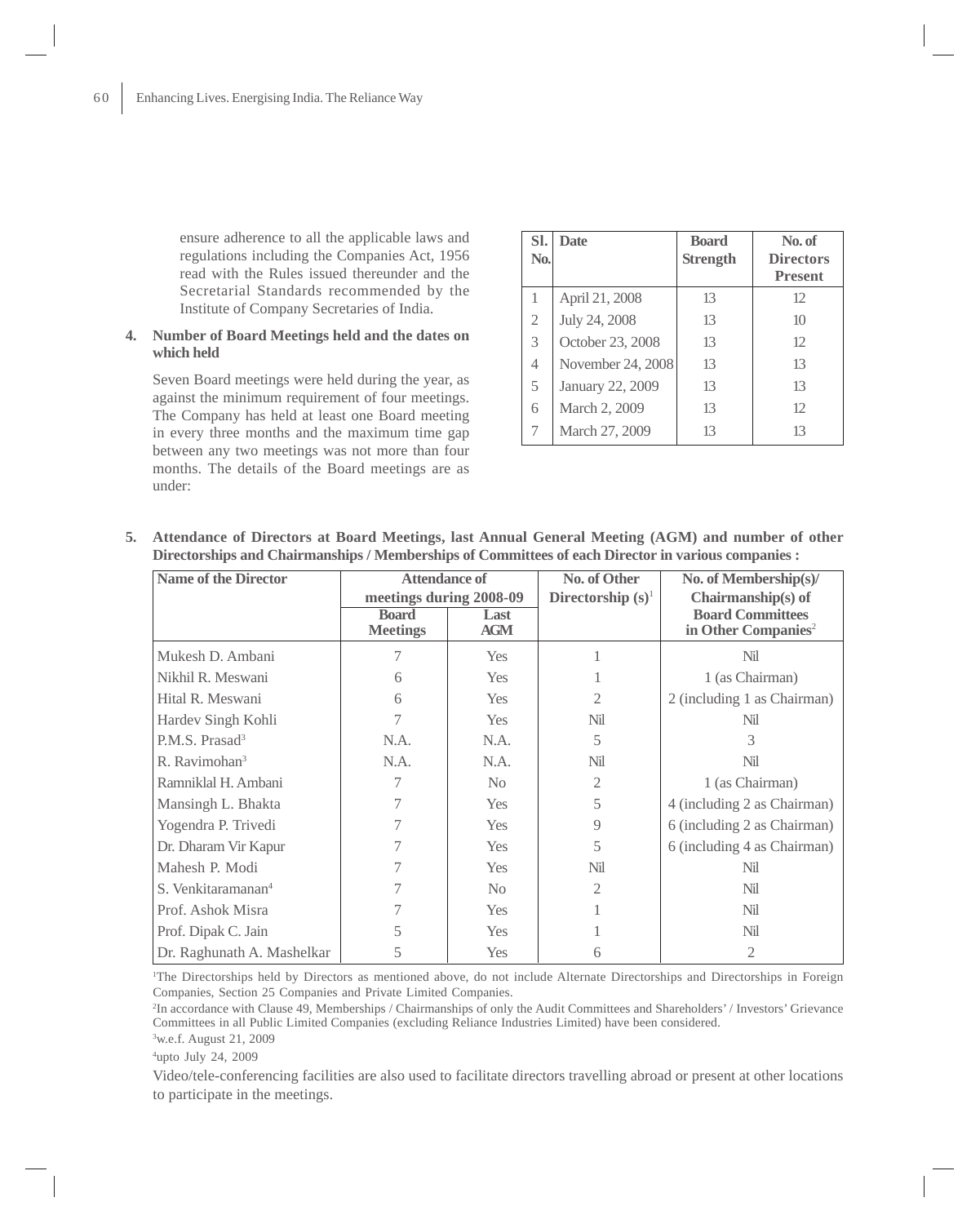## **6. Board Committees :**

## **A. Standing Committees**

Details of the Standing Committees of the Board and other related information are provided hereunder :

## **(i) Audit Committee**

**Composition:** During the financial year the Audit Committee of the Board comprised three Independent Non-Executive Directors namely Shri Yogendra P. Trivedi, Chairman, Shri S. Venkitaramanan, Vice Chairman, Shri Mahesh P. Modi. Subsequent to the resignation of Shri S. Venkitaramanan, the Audit Committee has been reconstituted w.e.f. August 21, 2009 to comprise Shri Yogendra P. Trivedi, Chairman, Shri Mahesh P. Modi, Dr. Raghunath A. Mashelkar and Shri R. Ravimohan. All the members of the Audit Committee possess financial / accounting expertise/exposure. The composition of the Audit Committee meets with the requirements of Section 292A of the Companies Act, 1956 and Clause 49 of the Listing Agreement.

Shri Vinod M. Ambani is the Secretary to the Audit Committee.

**Objective:** The Audit Committee assists the Board in its responsibility for overseeing the quality and integrity of the accounting, auditing and reporting practices of the Company and its compliance with the legal and regulatory requirements. The Committee's purpose is to oversee the accounting and financial reporting process of the Company, the audits of the Company's financial statements, the appointment, independence and performance of the statutory auditors, the performance of internal auditors and the Company's risk management policies.

**Terms of Reference :** The terms of reference / powers of the Audit Committee are as under :

# **A. Powers of the Audit Committee:**

- 1. To investigate any activity within its terms of reference.
- 2. To seek information from any employee.
- 3. To obtain outside legal or other professional advice.
- 4. To secure attendance of outsiders with relevant expertise, if it considers necessary.

#### **B. The role of the Audit Committee includes:**

- 1. Oversight of the Company's financial reporting process and the disclosure of its financial information to ensure that the financial statements are correct, sufficient and credible.
- 2. Recommending to the Board, the appointment, reappointment and, if required, the replacement or removal of Statutory Auditors and fixation of audit fees.
- 3. Approval of payment to Statutory Auditors for any other services rendered by the Statutory Auditors.
- 4. Reviewing with the management, the annual financial statements before submission to the Board for approval, with particular reference to :
	- Matters required to be included in the Directors' Responsibility Statement to be included in the Directors' Report in terms of sub-section (2AA) of Section 217 of the Companies Act, 1956.
	- Changes, if any, in accounting policies and practices and reasons for the same.
	- Major accounting entries involving estimates based on the exercise of judgement by the management.
	- Significant adjustments made in the financial statements arising out of audit findings.
	- Compliance with listing and other legal requirements relating to financial statements.
	- $\bullet$ Disclosure of related party transactions.
	- $\bullet$ Qualifications in draft audit report.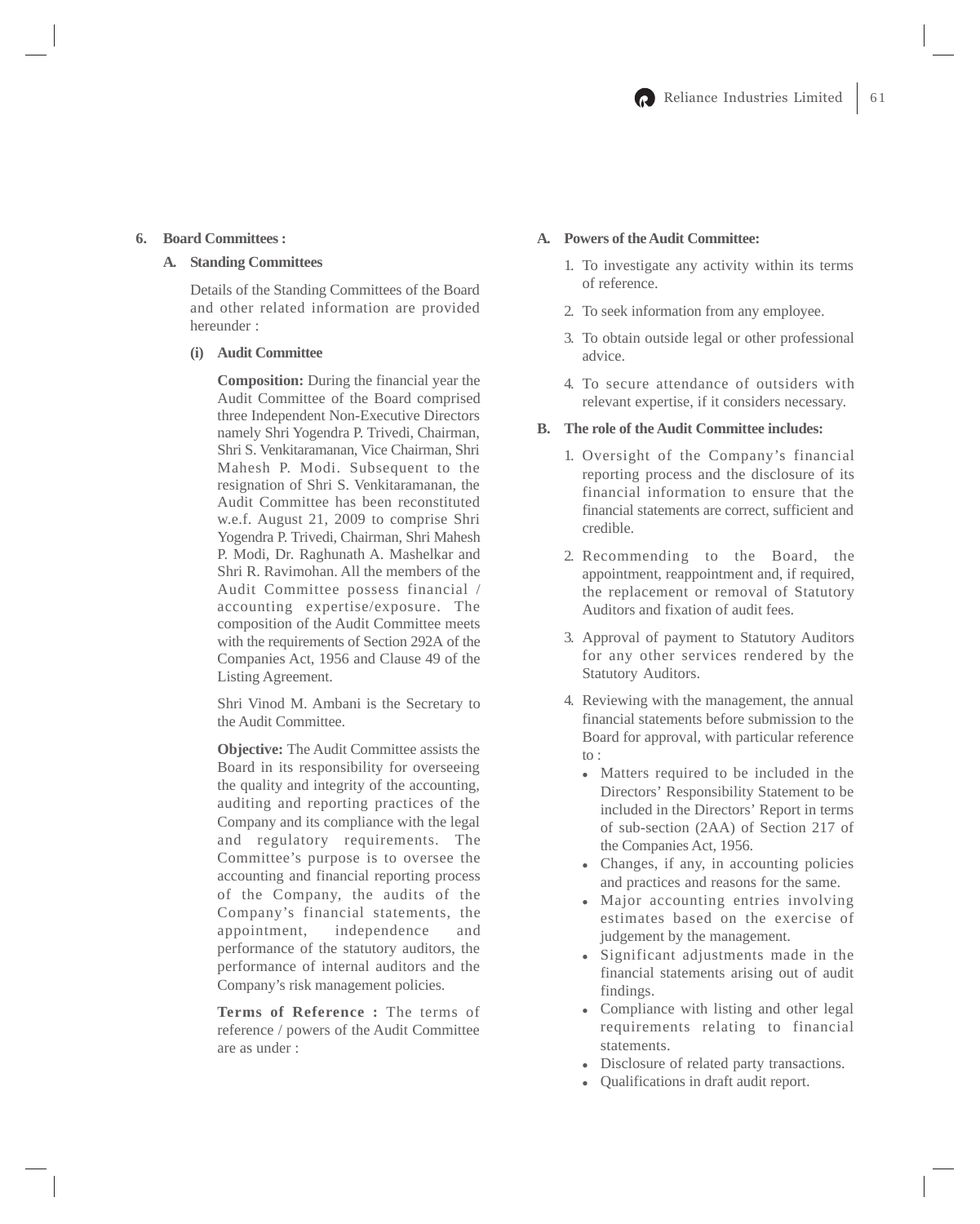- 5. Reviewing with the management, the quarterly financial statements before submission to the Board for approval.
- 6. Reviewing with the management, the performance of Statutory and Internal Auditors, adequacy of internal control systems.
- 7. Reviewing the adequacy of internal audit function, if any, including the structure of the internal audit department, staffing and seniority of the official heading the department, reporting structure, coverage and frequency of internal audit.
- 8. Discussion with Internal Auditors any significant findings and follow up thereon.
- 9. Reviewing the findings of any internal investigations by the Internal Auditors into matters where there is suspected fraud or irregularity or a failure of internal control systems of a material nature and reporting the matter to the Board.
- 10. Discussion with Statutory Auditors before the audit commences, about the nature and scope of audit as well as post audit discussion to ascertain any area of concern.
- 11. To look into the reasons for substantial defaults, if any, in the payment to the depositors, debentureholders, shareholders (in case of non payment of declared dividends) and creditors.
- 12. To review the functioning of the Whistle Blower Mechanism.
- 13. Carrying out such other function as may be specifically referred to the Committee by the Board of Directors and / or other Committees of Directors of the Company.
- 14. To review the following information :
	- The management discussion and analysis of financial condition and results of operations;
	- Statement of significant related party transactions (as defined by the Audit Committee), submitted by management;
- Management letters / letters of internal control weaknesses issued by the Statutory Auditors;
- Internal audit reports relating to internal control weaknesses; and
- The appointment, removal and terms of remuneration of Internal Auditors.
- 15. Reviewing the financial statements and in particular the investments made by the unlisted subsidiaries of Company.
- 16. Review of uses / application of funds raised through an issue (public issue, rights issue, preferential issue, etc.).

**Meetings :** Five meetings of the Audit Committee were held during the year ended March 31, 2009, as against the minimum requirement of four meetings.

| <b>Name of the Committee</b>        | No. of                   | No. of                   |
|-------------------------------------|--------------------------|--------------------------|
| <b>Member</b>                       |                          | meetings meetings        |
|                                     | held                     | attended                 |
| Yogendra P. Trivedi,                |                          |                          |
| Chairman                            | 5                        | 5                        |
| S. Venkitaramanan <sup>1</sup>      | 5                        | $\overline{\phantom{1}}$ |
| Mahesh P. Modi                      | $\overline{\mathcal{L}}$ | 5                        |
| Raghunath A. Mashelkar <sup>2</sup> | N.A.                     | N.A.                     |
| R. Ravimohan <sup>2</sup>           | N.A.                     | N.A.                     |

**Attendance of each Member at the Audit Committee meetings held during the year**

<sup>1</sup>upto July 24, 2009.

2 w.e.f. August 21, 2009.

Executives of Accounts Department, Finance Department, Secretarial Department and Management Audit Cell and Representatives of the Statutory and Internal Auditors attend the Audit Committee Meetings. The Cost Auditors appointed by the Company under Section 233B of the Companies Act, 1956 attend the Audit Committee Meeting, where cost audit reports are discussed.

The Chairman of the Audit Committee was present at the last Annual General Meeting.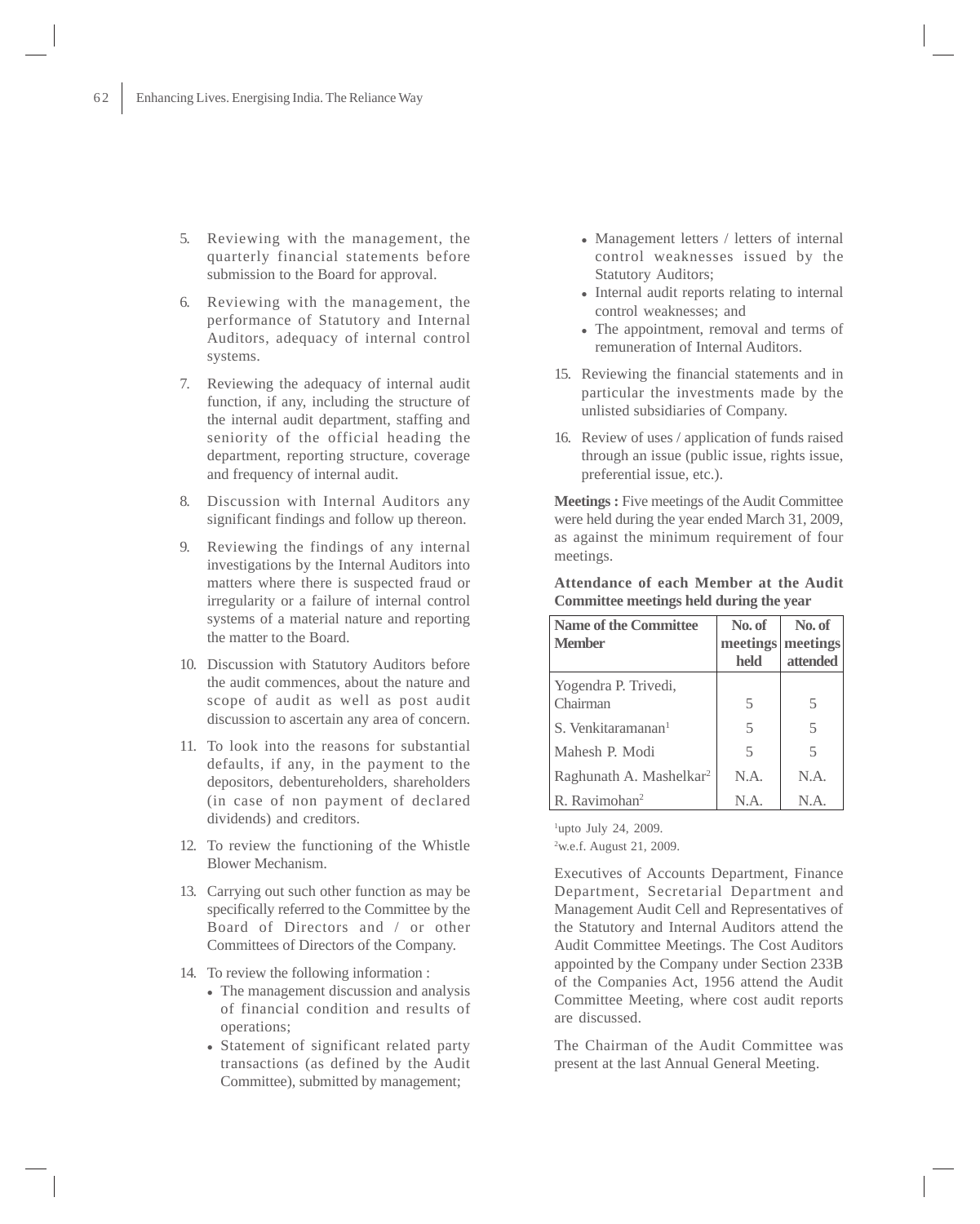## **(ii) Corporate Governance and Stakeholders' Interface (CGSI) Committee**

**Composition :** The Corporate Governance and Stakeholders' Interface Committee of the Board comprises three Independent Directors, namely, Shri Yogendra P. Trivedi, Chairman, Dr. Dharam Vir Kapur and Shri Mahesh P. Modi.

**Terms of Reference :** The terms of reference of the Corporate Governance and Stakeholders' Interface Committee, inter alia, include the following :

- 1. Observance of practices of Corporate Governance at all levels and to suggest remedial measures wherever necessary.
- 2. Provision of correct inputs to the media so as to preserve and protect the Company's image and standing.
- 3. Dissemination of factually correct information to the investors, institutions and public at large.
- 4. Interaction with the existing and prospective FIIs and rating agencies, etc.
- 5. Establishing oversight on important corporate communication on behalf of the Company with the assistance of consultants / advisors, if necessary.
- 6. Ensuring institution of standardised channels of internal communications across the Company to facilitate a high level of disciplined participation.
- 7. Recommendation for nomination of Directors on the Board.

## **Selection of Independent Directors :**

Considering the requirement of the skill-sets on the Board, eminent persons having an independent standing in their respective field/ profession and who can effectively contribute to the Company's business and policy decisions are considered by the Corporate Governance and Stakeholders' Interface Committee, which also acts as Nomination Committee, for appointment inter alia of independent directors on the Board. The number

of directorships and memberships held in various committees of other companies by such persons is also considered. The Board considers the recommendations of the Committee and takes appropriate decision.

**Meetings :** Two meetings of the Corporate Governance and Stakeholders' Interface Committee were held during the year ended March 31, 2009.

**Attendance of each Member at the CGSI Committee meetings held during the year**

| <b>Name of the Committee</b> | No. of                      | No. of            |
|------------------------------|-----------------------------|-------------------|
| <b>Member</b>                |                             | meetings meetings |
|                              | held                        | attended          |
| Yogendra P. Trivedi,         |                             |                   |
| Chairman                     | $\mathcal{D}_{\mathcal{A}}$ | 2                 |
| Dr. Dharam Vir Kapur         | 2                           | 2                 |
| Mahesh P. Modi               |                             |                   |

**(iii) Employees Stock Compensation Committee**

**Composition :** The Employees Stock Compensation Committee of the Board comprises four Directors, namely, Shri Yogendra P. Trivedi (Chairman), Shri Mahesh P. Modi, Prof. Dipak C. Jain and Shri Mukesh D. Ambani.

**Terms of Reference :** The Committee was formed inter alia to formulate detailed terms and conditions of the Employees Stock Option Scheme including :

- 1. the quantum of options to be granted under Employees Stock Option Scheme per employee and in aggregate;
- 2. the conditions under which option vested in employees may lapse in case of termination of employment for misconduct;
- 3. the exercise period within which the employee should exercise the option and that the option would lapse on failure to exercise the option within the exercise period;
- 4. the specified time period within which the employee shall exercise the vested options in the event of termination or resignation of an employee;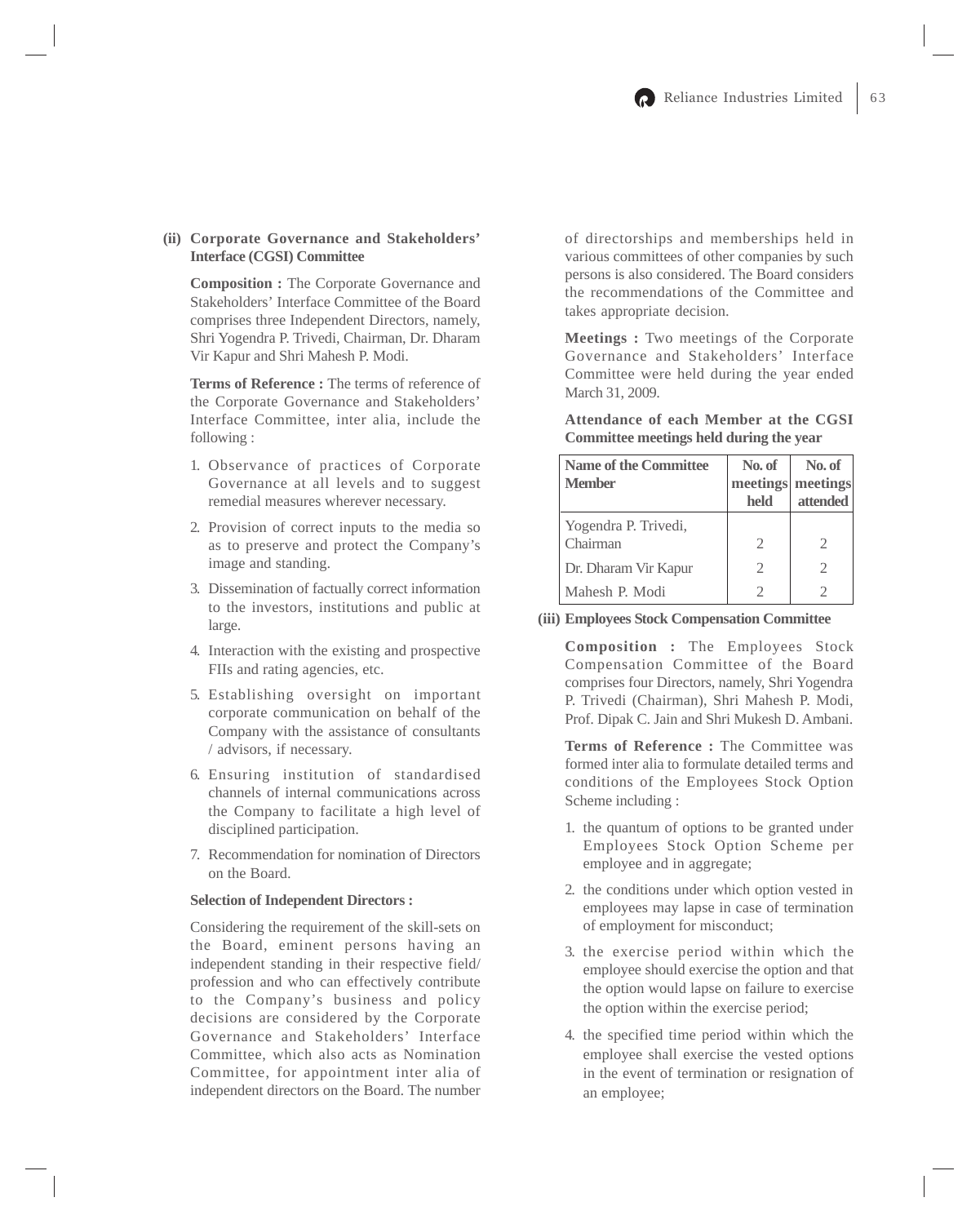- 5. the right of an employee to exercise all the options vested in him at one time or at various points of time within the exercise period;
- 6. the procedure for making a fair and reasonable adjustment to the number of options and to the exercise price in case of corporate actions such as rights issues, bonus issues, merger, sale of division and others;
- 7. the grant, vest and exercise of option in case of employees who are on long leave; and
- 8. the procedure for cashless exercise of options, if any.

**Meetings :** Two meetings of the Employees Stock Compensation Committee was held during the year ended March 31, 2009.

**Attendance of each Member at the Employees Stock Compensation Committee meetings held during the year**

| Name of the Committee | No. of                      | No. of            |
|-----------------------|-----------------------------|-------------------|
| <b>Member</b>         |                             | meetings meetings |
|                       | held                        | attended          |
| Yogendra P. Trivedi,  |                             |                   |
| Chairman              | $\mathcal{D}_{\mathcal{A}}$ | 2                 |
| Mahesh P. Modi        | $\mathcal{L}$               |                   |
| Prof. Dipak C. Jain   | 2                           | 2                 |
| Mukesh D. Ambani      |                             |                   |

**(iv) Finance Committee**

**Composition :** The Finance Committee of the Board comprises three Directors, namely, Shri Mukesh D. Ambani, Chairman, Shri Nikhil R. Meswani and Shri Hital R. Meswani.

#### **Terms of Reference :**

1. Review the Company's financial policies, risk assessment and minimisation procedures, strategies and capital structure, working capital and cash flow management and make such reports and recommendations to the Board with respect thereto as it may deem advisable.

- 2. Review banking arrangements and cash management.
- 3. Exercise all powers to borrow moneys (otherwise than by issue of debentures), and taking necessary actions connected therewith including refinancing for optimisation of borrowing costs.
- 4. Giving of guarantees / issuing letters of comfort / providing securities within the limits approved by the Board.
- 5. Borrow monies by way of loan and / or issuing and allotting Bonds / Notes denominated in one or more foreign currencies in international markets, for the purpose of refinancing the existing debt, capital expenditure, general corporate purposes including working capital requirements and possible strategic investments within the limits approved by the Board.
- 6. Provide corporate guarantee / performance guarantee by the Company within the limits approved by the Board.
- 7. Approve opening and operation of Investment Management Accounts with Foreign Banks and appoint them as Agents, establishment of representative / sales offices in or outside India etc.
- 8. Carry out any other function as is mandated by the Board from time to time and / or enforced by any statutory notification, amendment or modification as may be applicable.
- 9. Other transactions or financial issues that the Board may desire to have them reviewed by the Finance Committee.
- 10. Delegate authorities from time to time to the Executives / Authorised persons to implement the decisions of the Committee.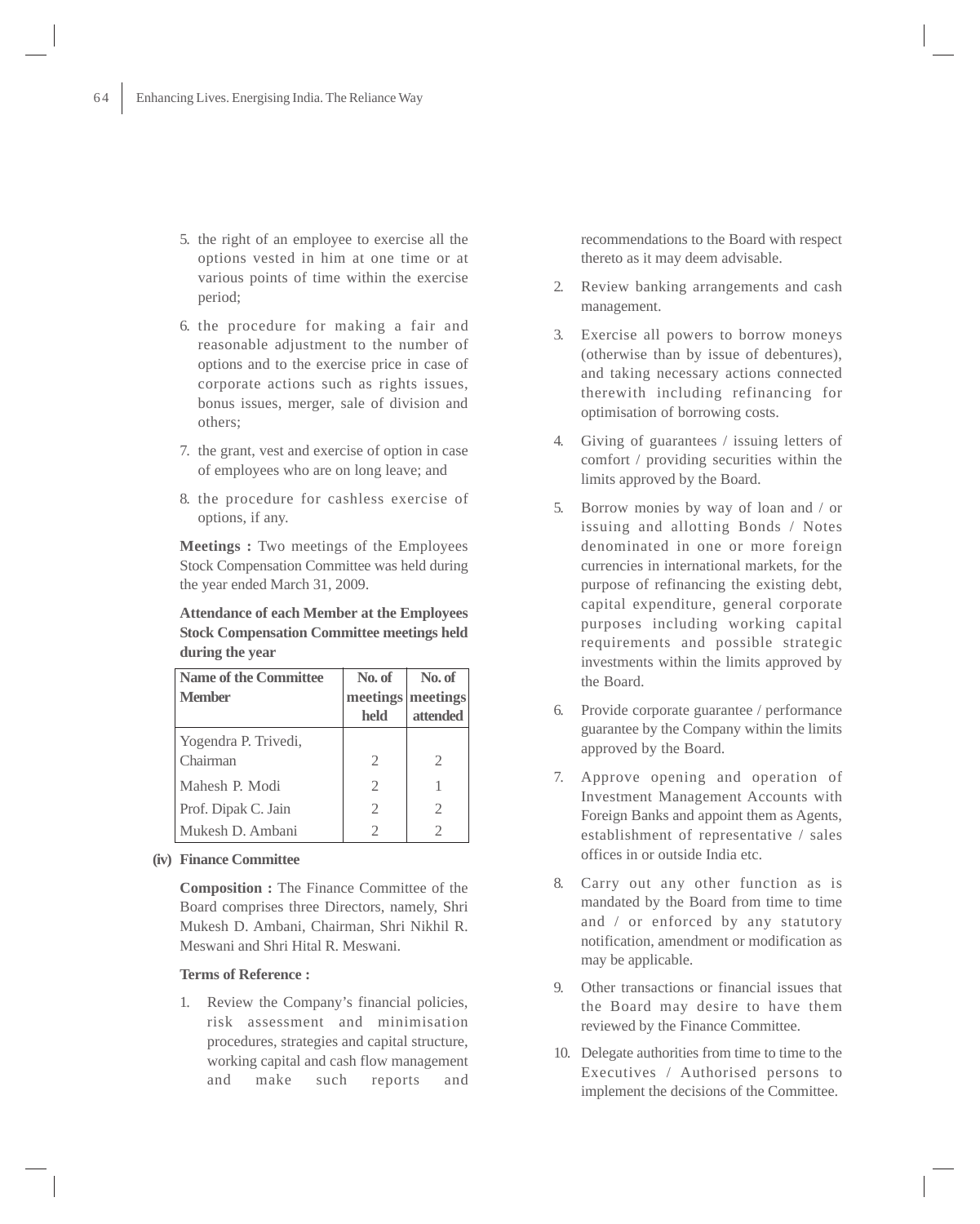11. Regularly review and make recommendations about changes to the charter of the Committee

**Meetings :** Four meetings of the Finance Committee were held during the year ended March 31, 2009

# **Attendance of each Member at the Finance Committee meetings held during the year**

| <b>Name of the Committee</b> | No. of | No. of            |
|------------------------------|--------|-------------------|
| <b>Member</b>                |        | meetings meetings |
|                              | held   | attended          |
| Mukesh D Ambani              |        |                   |
| Nikhil R Meswani             |        |                   |
| Hital R Meswani              |        |                   |

# **(v) Health, Safety and Environment (HS&E) Committee**

**Composition :** The Health, Safety and Environment Committee of the Board comprises three Directors, namely, Shri Hital R. Meswani, Chairman, Shri Hardev Singh Kohli and Dr. Dharam Vir Kapur.

**Terms of Reference :** The Health, Safety and Environment Committee has been constituted, inter alia, to monitor and ensure maintaining the highest standards of environmental, health and safety norms and compliance with applicable pollution and environmental laws at all works / factories / locations of the Company and to recommend measures, if any, for improvement in this regard.

The Committee reviews, inter alia, the Health Safety and Environment Policy of the Company, performance on health, safety and environment matters and the procedures and controls being followed at various Plants of the Company and compliance with the relevant statutory provisions.

**Meetings :** Four meetings of the Health, Safety and Environment Committee were held during the year ended March 31, 2009.

**Attendance of each Member at the HS&E Committee meetings held during the year**

| <b>Name of the Committee</b> | No. of | No. of            |
|------------------------------|--------|-------------------|
| <b>Member</b>                |        | meetings meetings |
|                              | held   | attended          |
| Hital R. Meswani,            |        |                   |
| Chairman                     |        |                   |
| Hardev Singh Kohli           |        |                   |
| Dr. Dharam Vir Kapur         |        |                   |

**(vi) Remuneration Committee Meetings :**

**Composition :** The Remuneration Committee of the Board comprises three Independent Directors, namely, Shri Mansingh L. Bhakta, Chairman, Shri Yogendra P. Trivedi and Dr. Dharam Vir Kapur. Shri S.Venkitaramanan was also a member of the Committee up to July 24, 2009.

**Terms of Reference :** The Remuneration Committee has been constituted to recommend / review remuneration of the Managing Director and Wholetime Directors, based on their performance and defined assessment criteria.

**Meetings:** One meeting of the Remuneration committee was held during the year in which all the members were present.

# **Remuneration policy, details of remuneration and other terms of appointment of Directors :**

The remuneration policy of the Company is directed towards rewarding performance, based on review of achievements on a periodic basis.

The remuneration policy is in consonance with the existing Industry practice.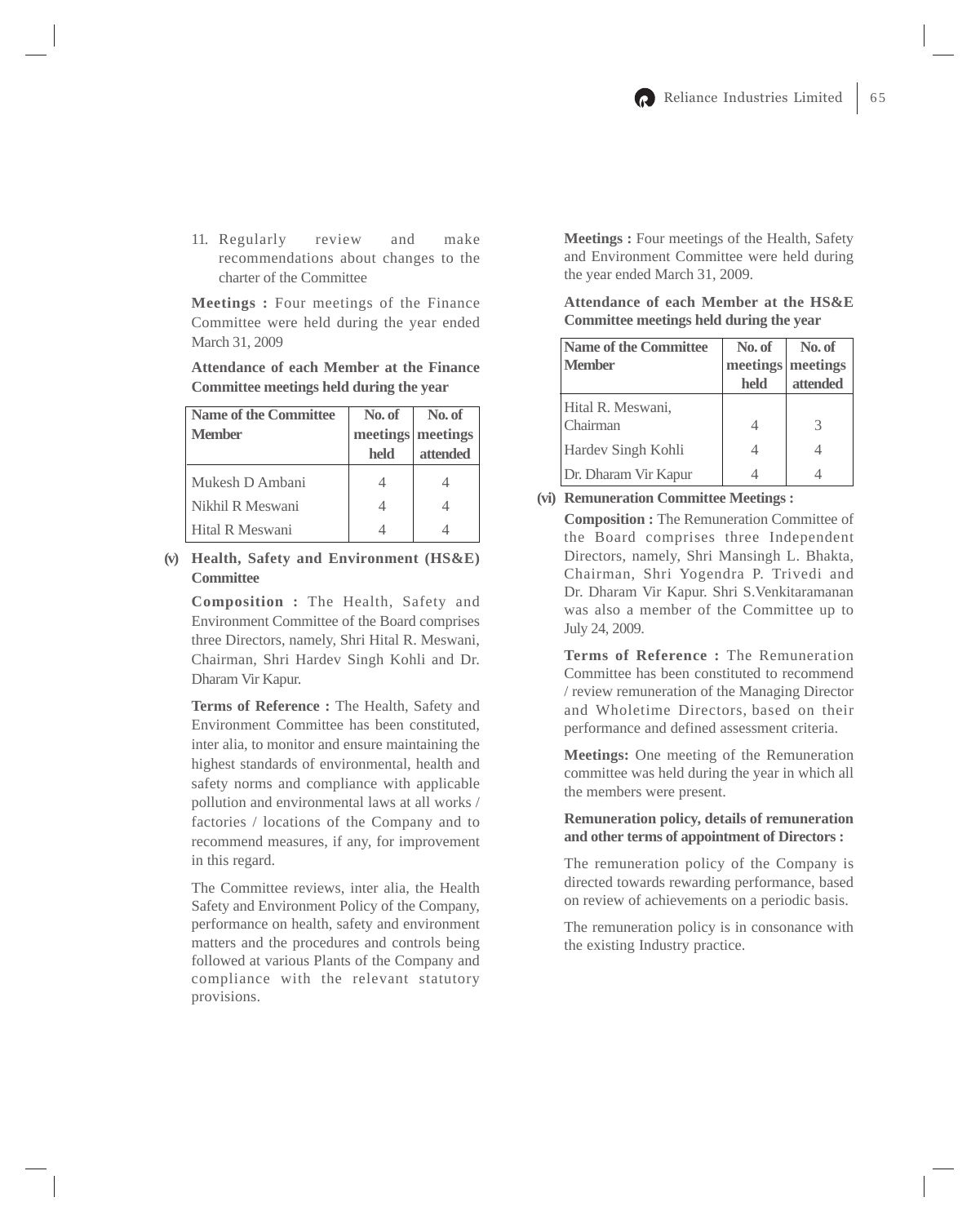**Remuneration paid to the Chairman & Managing Director and the Wholetime Directors, including Stock Options granted during 2008-09:**

|                             |               |                    |                 |                   |              | Rs. in crore |
|-----------------------------|---------------|--------------------|-----------------|-------------------|--------------|--------------|
| <b>Name of the Director</b> | <b>Salary</b> | <b>Perquisites</b> | <b>Retiral</b>  | <b>Commission</b> | <b>Total</b> | Stock        |
|                             |               | and                | <b>benefits</b> | payable           |              | Options      |
|                             |               | allowances         |                 |                   |              | granted      |
|                             |               |                    |                 |                   |              | Nos.         |
| Mukesh D. Ambani            | 0.60          | 0.48               | 0.51            | 13.41             | 15.00        | Nil          |
| Nikhil R. Meswani           | 0.15          | 0.24               | 0.13            | 10.41             | 10.93        | Nil          |
| Hital R. Meswani            | 0.15          | 0.24               | 0.13            | 10.41             | 10.93        | Nil          |
| Hardev Singh Kohli          | 0.44          | 0.70               | 0.21            |                   | 1.35         | Nil          |

The Chairman and Managing Director's compensation has been set at Rs. 15 crore as against Rs. 43.24 crore that he is elgible as per the shareholders' approval, reflecting his desire to set a personal example for moderation in managerial compensation levels.

The tenure of office of the Managing Director and Wholetime Directors is for a period of 5 years from their respective dates of appointments and can be terminated by either party by giving three months' notice in writing. There is no separate provision for payment of severance fees.

The Non-Executive Directors are paid sitting fee at the rate of Rs. 20,000/- for attending each meeting of the Board and / or Committee thereof. Each of the Non-Executive Directors is also paid commission amounting to Rs. 21,00,000/- on an annual basis and the total commission payable to such Directors shall not exceed 1% of the net profits of the Company.

 $D_0$  in lace

| <b>Name of the Non–Executive Director</b> | <b>Sitting Fee</b> | Commission | <b>Total</b> |
|-------------------------------------------|--------------------|------------|--------------|
| Ramniklal H. Ambani                       | 1.40               | 21.00      | 22.40        |
| Mansingh L. Bhakta                        | 2.40               | 21.00      | 23.40        |
| Yogendra P. Trivedi                       | 4.00               | 21.00      | 25.00        |
| Dr. Dharam Vir Kapur                      | 2.80               | 21.00      | 23.80        |
| Mahesh P. Modi                            | 2.80               | 21.00      | 23.80        |
| S. Venkitaramanan                         | 2.60               | 21.00      | 23.60        |
| Prof. Ashok Misra                         | 1.40               | 21.00      | 22.40        |
| Prof. Dipak C. Jain                       | 1.20               | 21.00      | 22.20        |
| Dr. Raghunath A. Mashelkar                | 1.00               | 21.00      | 22.00        |
| <b>Total</b>                              | 19.60              | 189.00     | 208.60       |

**Sitting fee and commission to the Non-Executive Directors, for 2008-09 are as detailed below :**

During the year, the Company has paid Rs.1.52 crore as professional fees to M/s. Kanga & Co., a firm in which Shri M.L. Bhakta, Director of the Company, is a partner. There were no other pecuniary relationships or transactions of the Non-Executive Directors vis-à-vis the Company. The Company has not granted any stock option to any of its Non-Executive Directors.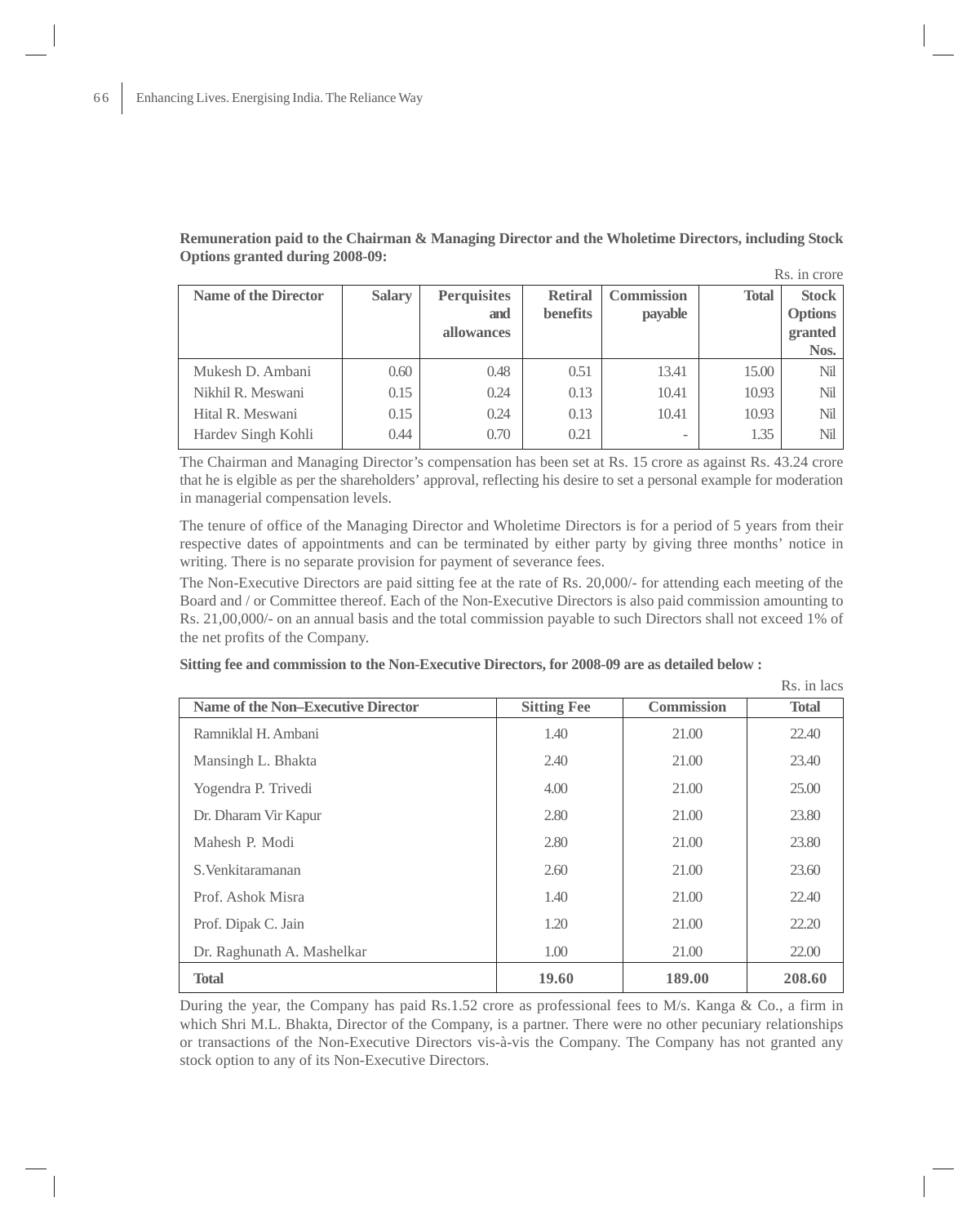## **(vii) Shareholders' / Investors' Grievance Committee**

**Composition :** The Shareholders' / Investors' Grievance Committee (the Committee) of the Board, comprised five Directors, namely, Shri Mansingh L. Bhakta, (Chairman), Shri Yogendra P. Trivedi, Shri Mukesh D. Ambani, Shri Nikhil R. Meswani and Shri Hital R. Meswani. The Committee has been reconstituted w.e.f. August 21, 2009 comprising four members Shri Mansingh L. Bhakta, (Chairman), Shri Yogendra P. Trivedi, Shri Nikhil R. Meswani and Shri Hital R. Meswani.

**Terms of Reference :** The Committee, inter alia, approves issue of duplicate certificates and oversees and reviews all matters connected with transfer of securities of the Company. The Committee also looks into redressal of shareholders'/ investors' complaints related to transfer of shares, non-receipt of Balance Sheet, non- receipt of declared dividend, etc. The Committee oversees performance of the Registrar and Transfer Agents of the Company, and recommends measures for overall improvement in the quality of investor services. The Committee also monitors implementation and compliance of the Company's Code of Conduct for Prohibition of Insider Trading in pursuance of SEBI (Prohibition of Insider Trading) Regulations, 1992. The Board has delegated the power of approving transfer of securities to the Managing Director and / or the Company Secretary.

**Meetings :** Four meetings of the Shareholders'/ Investors' Grievance Committee (SIGC) were held during the year ended March 31, 2009.

**Attendance of each Member at the SIGC meetings held during the year**

| <b>Name of the Committee</b><br><b>Member</b> | No. of<br>meetings<br>held | No. of<br>meetings<br>attended |
|-----------------------------------------------|----------------------------|--------------------------------|
| Mansingh L. Bhakta,<br>Chairman               |                            |                                |
| Yogendra P. Trivedi                           |                            |                                |
| Mukesh D. Ambani                              |                            | 3                              |
| Nikhil R. Meswani                             |                            | 4                              |
| Hital R. Meswani                              |                            |                                |

## **Compliance Officer**

Shri Vinod M. Ambani, Company Secretary, is the Compliance Officer for complying with the requirements of SEBI Regulations and the Listing Agreements with the Stock Exchanges in India.

## **Investor Grievance Redressal**

Number of complaints received and resolved to the satisfaction of investors during the year under review and their break-up are as under :

| <b>Types of Complaints</b>       | Number of         |
|----------------------------------|-------------------|
|                                  | <b>Complaints</b> |
| Non-Receipt of Annual Reports    |                   |
| Non-Receipt of Dividend Warrants | 4115              |
| Non-Receipt of Interest /        |                   |
| <b>Redemption Warrants</b>       |                   |
| Non-Receipt of Certificates      |                   |
| Total                            |                   |

There were no outstanding complaints as on March 31, 2009. 103 requests for transfers and 583 requests for dematerialisation were pending for approval as on March 31, 2009, which were approved and dealt with by April 3, 2009. Given below is a chart showing reduction in investor's complaints.



#### **B. Functional Committees:**

The Board is authorized to constitute one or more Functional Committees delegating thereto powers and duties with respect to specific purposes. Meetings of such Committees are held as and when the need arises. Time schedule for holding the meetings of such Functional Committees are finalised in consultation with the Committee Members.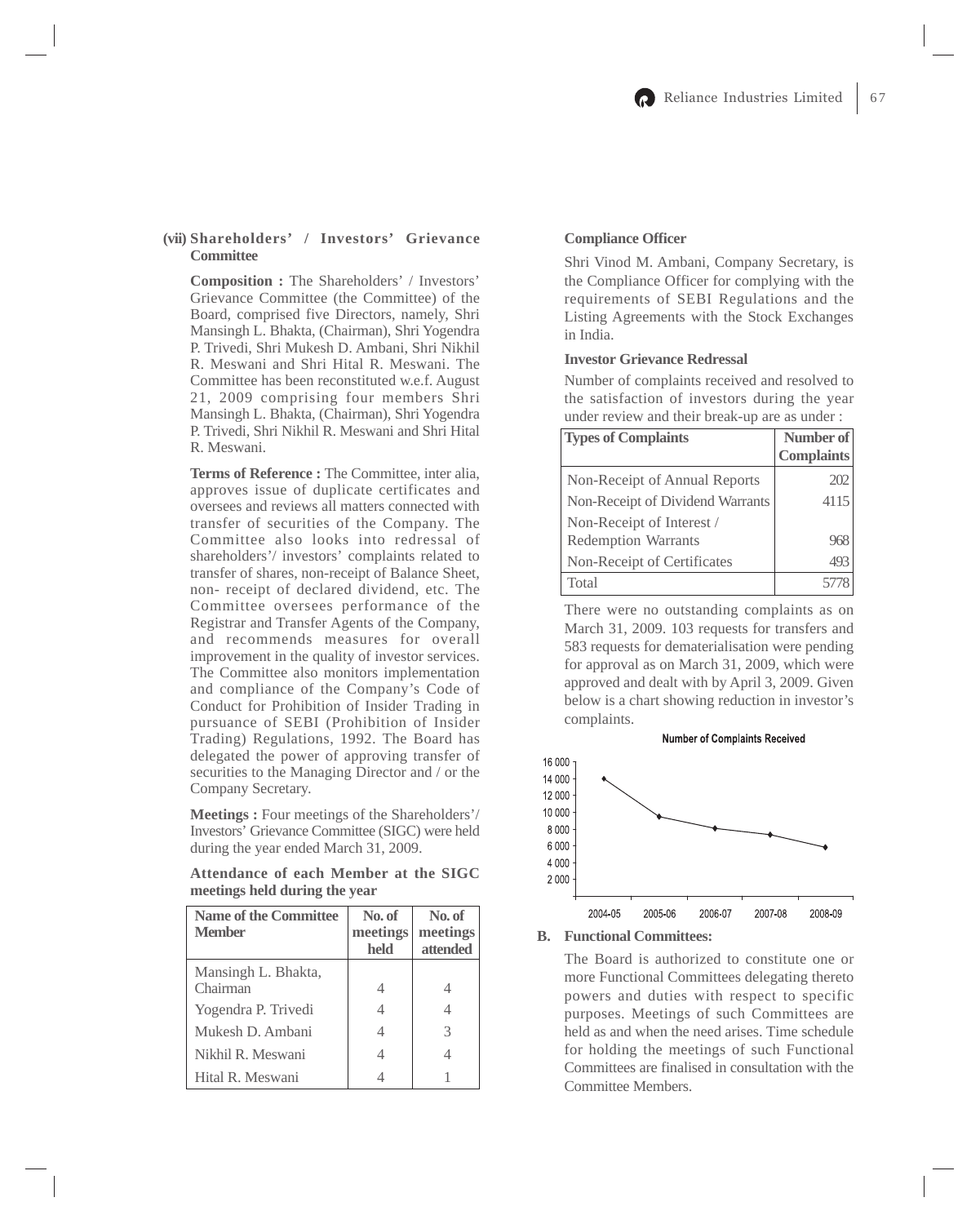#### **Procedure at Committee Meetings**

The Company's guidelines relating to Board meetings are applicable to Committee meetings as far as may be practicable. Each Committee has the authority to engage outside experts, advisers and counsels to the extent it considers appropriate to assist in its work. Minutes of the proceedings of the Committee meetings are placed before the Board meetings for perusal and noting.

# **7. Code of Business Conduct and Ethics for Directors and Management Personnel**

The Code of Business Conduct and Ethics for Directors and management personnel ('the Code'), as recommended by the Corporate Governance and Stakeholders' Interface Committee and adopted by the Board, is a comprehensive Code applicable to all Directors and management personnel. The Code while laying down, in detail, the standards of business conduct, ethics and governance, centres around the following theme :

"The Company's Board of Directors and Management Personnel are responsible for and are committed to setting the standards of conduct contained in this Code and for updating these standards, as appropriate, to ensure their continuing relevance, effectiveness and responsiveness to the needs of local and international investors and all other stakeholders as also to reflect corporate, legal and regulatory developments. This Code should be adhered to in letter and in spirit."

A copy of the Code has been put on the Company's website www.ril.com.

The Code has been circulated to all the members of the Board and management personnel and the compliance of the same is affirmed by them annually.

A declaration signed by the Chairman & Managing Director of the Company is given below :

I hereby confirm that the Company has obtained from all the members of the Board and management personnel, affirmation that they have complied with the Code of Business Conduct and Ethics for Directors and management personnel in respect of the financial year 2008-09.

Mukesh D. Ambani Chairman & Managing Director

#### **8. Subsidiary Monitoring Framework**

All subsidiary companies of the Company are Board managed with their Boards having the rights and obligations to manage such companies in the best interest of their stakeholders. The Company monitors performance of subsidiary companies, inter alia, by the following means

- (a) Financial statements, in particular the investments made by the unlisted subsidiary companies, are reviewed quarterly by the Audit Committee of the Company
- (b) All minutes of Board meetings of the unlisted subsidiary companies are placed before the Company's Board regularly.
- (c) A statement containing all significant transactions and arrangements entered into by the unlisted subsidiary companies is placed before the Company's Board.

The Company does not have any material unlisted subsidiary and hence is not required to nominate an independent director of the Company on the Board of any subsidiary. Prof. Dipak C. Jain, Independent Director of the Company has been appointed as a Director on the Board of Reliance Retail Limited, a subsidiary of the Company.

#### **9. General Body Meetings**

## **(A) Annual General Meetings:**

Annual General Meeting of the Company during the preceding 3 years were held at Birla Matushri Sabhagar, 19, Marine Lines, Mumbai - 400 020.

Date and time of the Annual General Meetings held during the preceding 3 years and the Special Resolution(s) passed thereat are as follows:

#### **2007-08**

Date and Time : June 12, 2008 11.00 a.m. Special Resolutions passed Nil

## **2006-07**

Date and Time : October 12, 2007 11.00 a.m. Special Resolution passed

For payment of enhanced commission to the Directors of the Company other than the Managing Director and Wholetime Directors.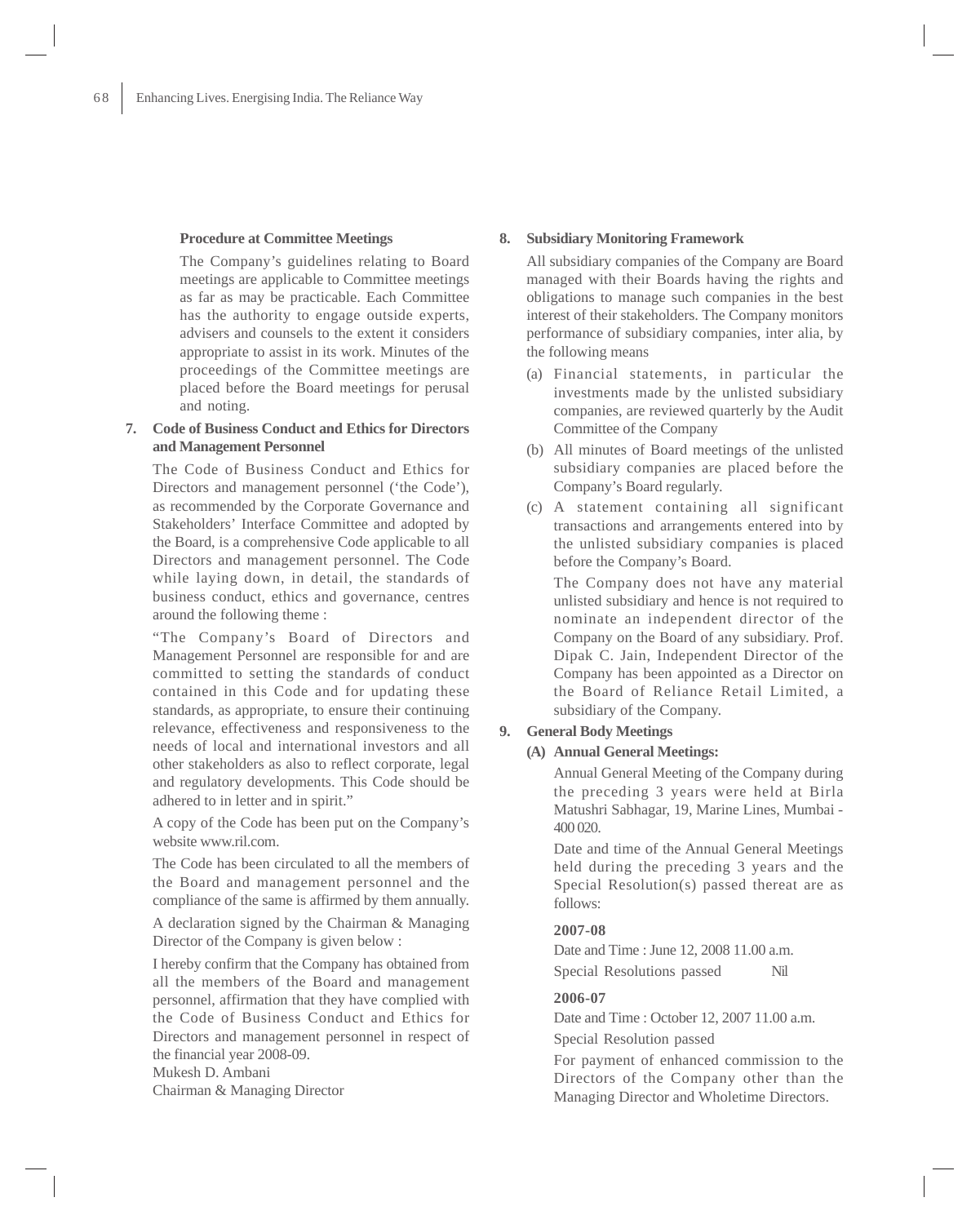## **2005-06**

Date and Time : June 27, 2006 11.00 a.m.

Special Resolutions passed

For approving the Employees Stock Option Scheme for granting stock options to the employees of the Company.

For extension of the Employees Stock Option Scheme to the directors and employees of the Company's subsidiaries.

## **(B) Special Resolution passed through Postal Ballot:**

No special resolution was passed through Postal Ballot during 2008-09. None of the Businesses proposed to be transacted in the ensuing Annual General Meeting require passing a special resolution through Postal Ballot.

**10. a. Disclosures on materially significant related party transactions i.e. transactions of the Company of material nature, with its Promoters, the Directors or the management, their relatives, or subsidiaries, etc. that may have potential conflict with the interests of the Company at large**

> None of the transactions with any of the related parties were in conflict with the interest of the Company. Attention of Members is drawn to the disclosures of transactions with the related parties set out in Notes on Accounts - Schedule 'O', forming part of the Annual Report.

> A total of 12,00,00,000 warrants were allotted on preferential basis on April 12, 2007, to entities in the Promoter Group, in accordance with the SEBI (Disclosure and Investor Protection) Guidelines, 2000. These warrants were exercisable within a maximum period of 18 months from the date of allotment, into an equal number of fully paid-up equity shares of the Company. As per the entitlement, the warrant holders have applied for acquisition of equity shares and the Company, on October 3, 2008, allotted 12,00,00,000 equity shares to them.

The Company's major related party transactions are generally with its subsidiaries and associates. The related party transactions are entered into based on considerations of various business exigencies such as synergy in operations, sectoral specialisation and the Company's long term strategy for sectoral investments, optimization of market share, profitability, legal requirements, liquidity and capital resources of subsidiaries and associates.

All related party transactions are negotiated on arms length basis and are intended to further the interests of the Company.

#### **b. Disclosure of Accounting Treatment**

In accordance with the Scheme of Amalgamation of Reliance Petroleum Limited with the Company (the Scheme) excess of the fair value of net assets taken over by the Company over the paid up value of equity shares issued and allotted pursuant to the Scheme has been credited to Securities Premium Account and investments in Reliance Petroleum Limited prior to the Amalgamation and the stamp duty / other expenditure payable on Amalgamation is written off and charged to the profit and loss account and an equivalent amount has been withdrawn from General Reserve and credited to the profit and loss account. Had the Scheme not prescribed this accounting treatment, the said amounts would have been adjusted to the Capital Reserve. Refer note no. 3 of schedule 'O' Notes on Accounts.

**c. Details of non-compliance by the Company, penalties, strictures imposed on the Company by Stock Exchanges or SEBI, or any other statutory authority, on any matter related to capital markets, during the last three years.**

There has been no instance of non-compliance by the Company on any matter related to capital markets during the last three years and hence no penalties or strictures have been imposed on the Company by the Stock Exchanges or SEBI or any other statutory authority.

## **11. Means of Communication**

(a) **Quarterly Results :** Quarterly Results are published in 'The Economic Times'/ 'Financial Express' and 'Maharashtra Times' / 'Loksatta'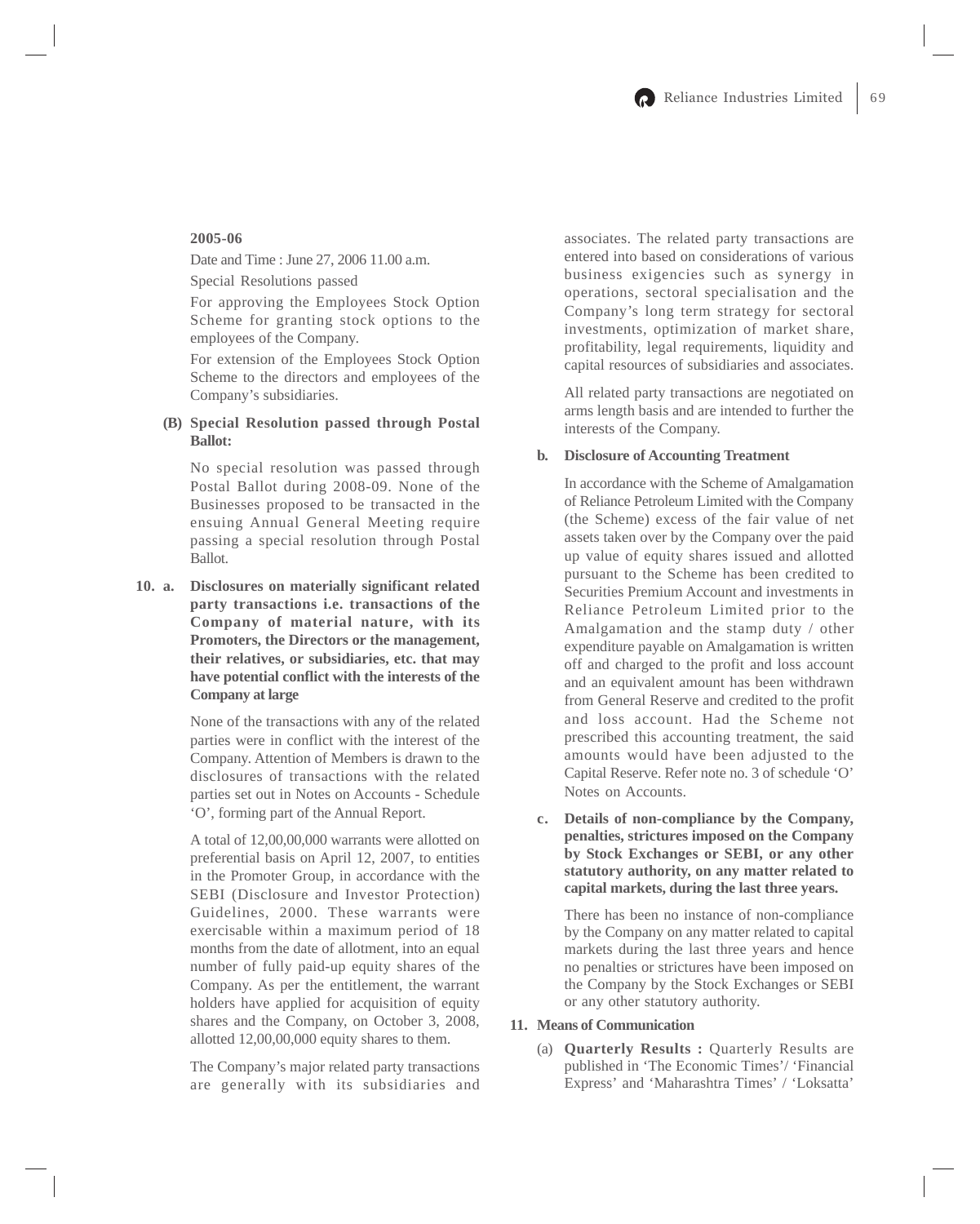and are displayed on the Company's website www.ril.com.

- (b) **News Releases, Presentations, etc. :** Official news releases, detailed presentations made to media, analysts, institutional investors, etc. are displayed on the Company's website www.ril.com. Official Media Releases are sent to the Stock Exchanges.
- (c) **Website :** The Company's website www.ril.com contains a separate dedicated section 'Investor Relations' where shareholders information is available. The Annual Report of the Company is also available on the website in a user-friendly and downloadable form.
- (d) **Annual Report :** Annual Report containing, inter alia, Audited Annual Accounts, Consolidated Financial Statements, Directors' Report, Auditors' Report and other important information is circulated to members and others entitled thereto. The Management Discussion and Analysis (MD&A) Report forms part of the Annual Report and is displayed on the Company's website www.ril.com.
- (e) **Chairman's Communique :** Printed copy of the Chairman's Speech is distributed to all the shareholders at the Annual General Meetings. The same is also placed on the website of the Company.
- (f) **Reminder to Investors :** Reminders for unpaid dividend / unpaid interest or redemption amount on debentures are sent to the shareholders / debentureholders as per records every year.
- (g) **Corporate Filing and Dissemination System (CFDS) :** The CFDS portal jointly owned, managed and maintained by BSE and NSE is a single source to view information filed by listed companies. All disclosures and communications to BSE & NSE are filed electronically through the CFDS portal and hard copies of the said disclosures and correspondence are also filed with the stock exchanges.
- (h) **Designated Exclusive email-id :** The Company has designated the following email-ids exclusively for investor servicing.
- (a) For queries on Annual Report Investor\_relations@ril.com
- (b) For queries in respect of shares in physical mode - rilinvestor@karvy.com
- (i) **Shareholders' Feedback Survey :** The Company sent feedback form seeking shareholders' views on various matters relating to investor services and the Annual Report 2007-08. The feedback received from the shareholders was placed before the Shareholders' / Investors' Grievance Committee.

#### **12. General Shareholder Information**

## **12.1 Company Registration Details**

The Company is registered in the State of Maharashtra, India. The Corporate Identity Number (CIN) allotted to the Company by the Ministry of Corporate Affairs (MCA) is L17110MH1973PLC019786.

## **12.2 Annual General Meeting**

(Day, Date, Time and Venue): Tuesday, 17th November, 2009 at 11.00 a.m. Birla Matushri Sabhagar, 19, Marine Lines, Mumbai 400020

**12.3 Financial Calendar (tentative) Financial Year :** April 1, 2009 to March 31, 2010

#### **Results for the quarter ending :**

| June 30, 2009                              | - Fourth week of<br>July, 2009 |
|--------------------------------------------|--------------------------------|
| <b>September 30, 2009 - Fourth week of</b> | October, 2009                  |
| <b>December 31, 2009 - Third week of</b>   | January, 2010                  |
| <b>March 31, 2010</b>                      | - Third week of<br>April, 2010 |

**Annual General Meeting -** June, 2010

**12.4 Date of Book Closure**

Wednesday, October 21, 2009 for payment of dividend.

**12.5 Dividend Payment Date** Before October 31, 2009.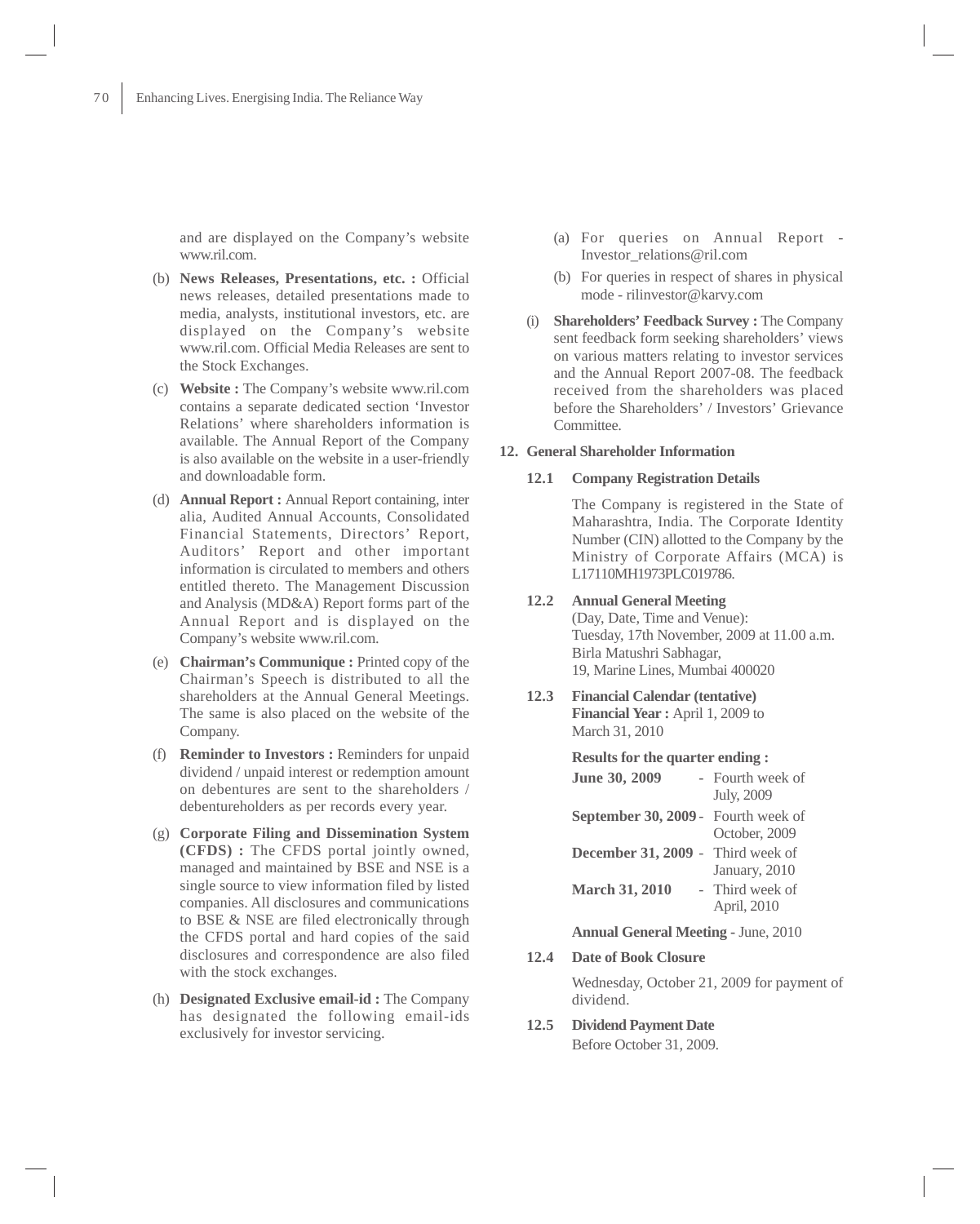

## **12.6 Listing on Stock Exchanges**

#### **Equity Shares**

Bombay Stock Exchange Limited, (BSE), Phiroze Jeejeebhoy Towers, Dalal Street, Mumbai 400 001. Scrip Code 500325

National Stock Exchange of India Limited (NSE), ''Exchange Plaza", Bandra-Kurla Complex, Bandra (E), Mumbai 400 051 Trading Symbol RELIANCE EQ.

**ISIN** INE002A01018

#### **GDRs**

Luxembourg Stock Exchange,11, Avenue de la Porte-Neuve, L-2227, Luxembourg.

Also traded on IOB System (London Stock Exchange) and PORTAL System (NASD, USA) Trading Symbol RILYP, CUSIP 759470107

#### **Overseas Depository**

The Bank of New York Mellon Corporation 101 Barclay Street New York NY 10286 USA.

# **Domestic Custodian**

ICICI Bank Limited, Empire Complex, E7/F7, 1<sup>st</sup> Floor, 414, Senapati Bapat Marg, Lower Parel, Mumbai 400013.

## **Debt Securities**

The Wholesale Debt Market (WDM) Segment of NSE.

## **Debenture Trustees**

Axis Bank Limited Maker Tower F, 13th Floor, Cuffe Parade, Colaba, Mumbai 400 005.

IDBI Trusteeship Services Limited Asian Building, Ground Floor, 17, R. Kamani Marg, Ballard Estate, Mumbai 400 023.

**Payment of Listing Fees :** Annual listing fee for the year 2009-10 (as applicable) has been paid by the Company to BSE and NSE. Annual maintenance and listing agency fee for the calendar year 2009 has been paid by the Company to the Luxembourg Stock Exchange.

# **12.7 Stock Market Price Data**

| <b>Month</b>     | <b>Bombay Stock Exchange (BSE)</b><br>(In Rs.per share) |                                    | National Stock Exchange (NSE)<br>(In Rs.per share) |                                    |
|------------------|---------------------------------------------------------|------------------------------------|----------------------------------------------------|------------------------------------|
|                  | Month's High<br><b>Price</b>                            | <b>Month's Low</b><br><b>Price</b> | Month's High<br><b>Price</b>                       | <b>Month's Low</b><br><b>Price</b> |
| April 2008       | 2,690.00                                                | 2,245.50                           | 2,718.00                                           | 2,243.50                           |
| May 2008         | 2,706.60                                                | 2,391.00                           | 3,026.00                                           | 2,390.25                           |
| June 2008        | 2,442.30                                                | 1,984.05                           | 2,444.00                                           | 1,956.25                           |
| <b>July 2008</b> | 2,329.00                                                | 1,922.50                           | 2,338.45                                           | 1,920.00                           |
| August 2008      | 2,375.00                                                | 2,057.00                           | 2,376.00                                           | 2,052.80                           |
| September 2008   | 2,224.90                                                | 1,764.00                           | 2,250.00                                           | 1,765.00                           |
| October 2008     | 1,986.50                                                | 930.00                             | 1,963.00                                           | 930.00                             |
| November 2008    | 1,500.00                                                | 1,021.00                           | 1,505.20                                           | 1,032.10                           |
| December 2008    | 1,408.00                                                | 1,033.00                           | 1,407.00                                           | 1,025.00                           |
| January 2009     | 1,384.00                                                | 1,067.10                           | 1,390.00                                           | 1,065.00                           |
| February 2009    | 1,414.20                                                | 1,201.10                           | 1,414.10                                           | 1,201.35                           |
| March 2009       | 1,582.00                                                | 1,118.05                           | 1,583.40                                           | 1,115.30                           |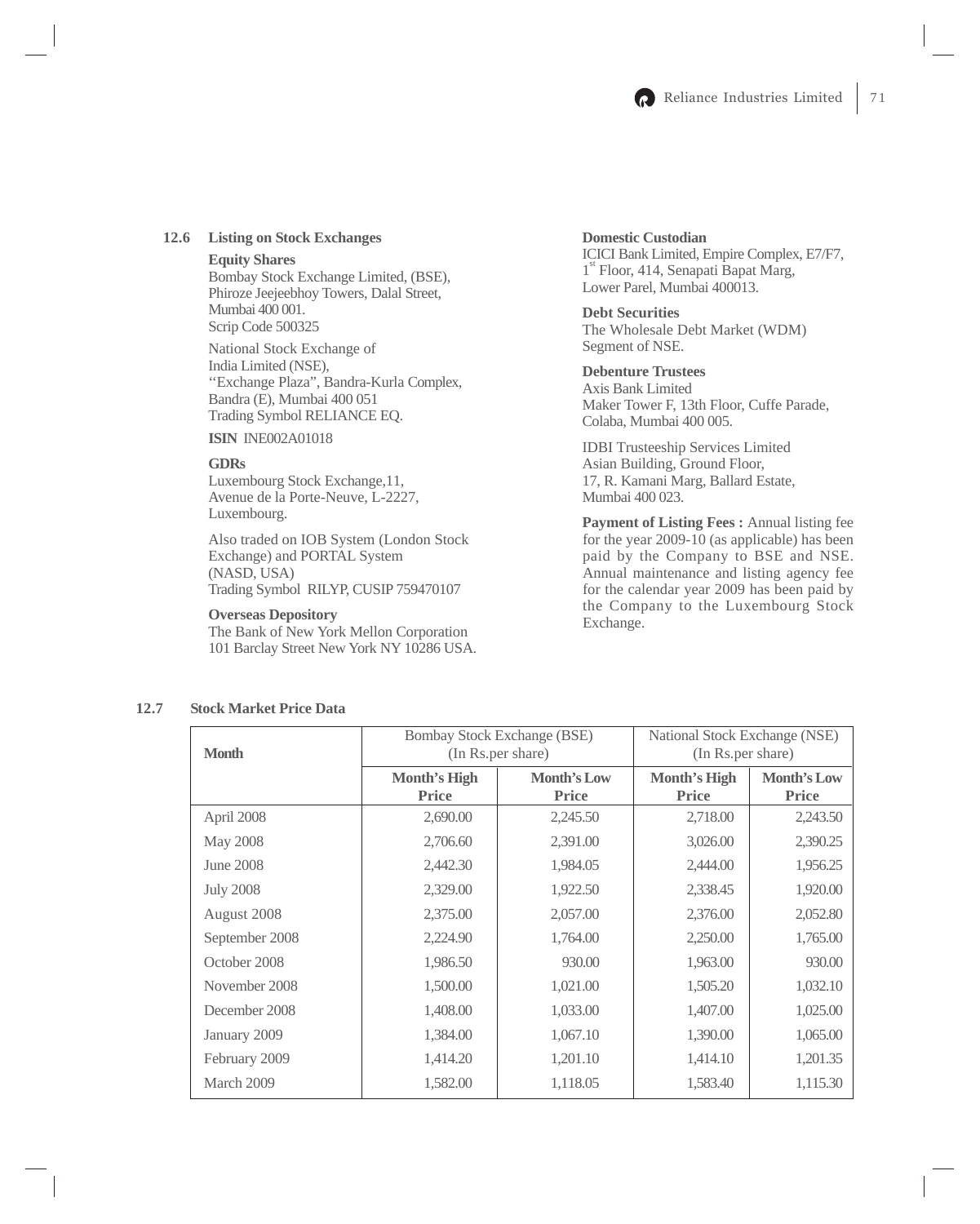**12.8 Share Price Performance in comparison to broad based indices – BSE Sensex and NSE Nifty as on March 31, 2009** Percentage Change in

|            | Percentage Change in |                      |                     |
|------------|----------------------|----------------------|---------------------|
|            | <b>RIL</b>           | <b>BSE</b><br>Sensex | <b>NSE</b><br>Nifty |
| FY 2008-09 | $-33\%$              | $-38%$               | $-36\%$             |
| 2 years    | 11%                  | $-26%$               | $-21%$              |
| 3 years    | 91%                  | $-14%$               | $-11\%$             |
| 5 years    | 268%                 | 74%                  | 70%                 |

# **12.9 Registrars and Transfer Agents**

Karvy Computershare Private Limited, 46, Avenue 4, Street No.1, Banjara Hills, Hyderabad 500 034, India Tel: +91 40 2332 0666, 2332 0711, 2332 3031, 2332 3037 Toll Free No. 1800 425 8998 Fax: +91 40 2332 3058 e-mail: rilinvestor@karvy.com Website : www.karvy.com

List of Investor Service Centres of Karvy Computershare Private Limited is available on the website of the Company http://www.ril.com.

# **12.10 Share Transfer System**

Share transfers are processed and share certificates returned within a period of 7 days from the date of receipt, subject to the documents being valid and complete in all respects. The board has delegated the authority for approving transfer, transmission etc. of the Company's securities to the Managing Director and /or Company Secretary. A summary of transfer/ transmission of securities of the Company so approved by the Managing Director / Company Secretary, is placed at every Board Meeting. The Company obtains from a Company Secretary in Practice half-yearly certificate of compliance with the share transfer formalities as required under Clause 47 (c) of the Listing Agreement with Stock Exchanges and files a copy of the certificate with the Stock Exchanges.

| Category<br>Code | <b>Category of Shareholder</b>                           | Number of<br><b>Shareholders</b> | of Shares               | <b>Total Number As a Percentage of</b><br>$(A+B+C)$ |
|------------------|----------------------------------------------------------|----------------------------------|-------------------------|-----------------------------------------------------|
| (A)              | Shareholding of Promoter and Promoter Group <sup>1</sup> |                                  |                         |                                                     |
| (1)              | Indian                                                   | 44                               | 77 16 98 164            | 49.03                                               |
| (2)              | Foreign                                                  |                                  |                         | 0.00                                                |
|                  | <b>Total Shareholding of Promoter and Promoter Group</b> | 44                               | 77 16 98 164            | 49.03                                               |
| (B)              | Public Shareholding <sup>2</sup>                         |                                  |                         |                                                     |
| (1)              | Institutions                                             | 2 1 0 9                          | 39 69 06 694            | 25.22                                               |
| (2)              | Non-institutions                                         | 21 55 941                        | 35 12 85 920            | 22.32                                               |
|                  | <b>Total Public Shareholding</b>                         | 21 58 050                        | 74 81 92 614            | 47.54                                               |
| (C)              | Shares held by Custodians and against which              |                                  |                         |                                                     |
|                  | Depository Receipts have been issued                     |                                  | 5 39 07 455             | 3.43                                                |
|                  | $\text{TOTAL}(\text{A}) + (\text{B}) + (\text{C})$       |                                  | 21 58 095 157 37 98 233 | 100.00                                              |

#### **12.11 Distribution of Shareholding as on March 31, 2009**

1 For definitions of "Promoter Shareholding" and "Promoter Group" refer to Clause 40A of Listing Agreement. 2 For definition of "Public Shareholding", refer to Clause 40A of Listing Agreement.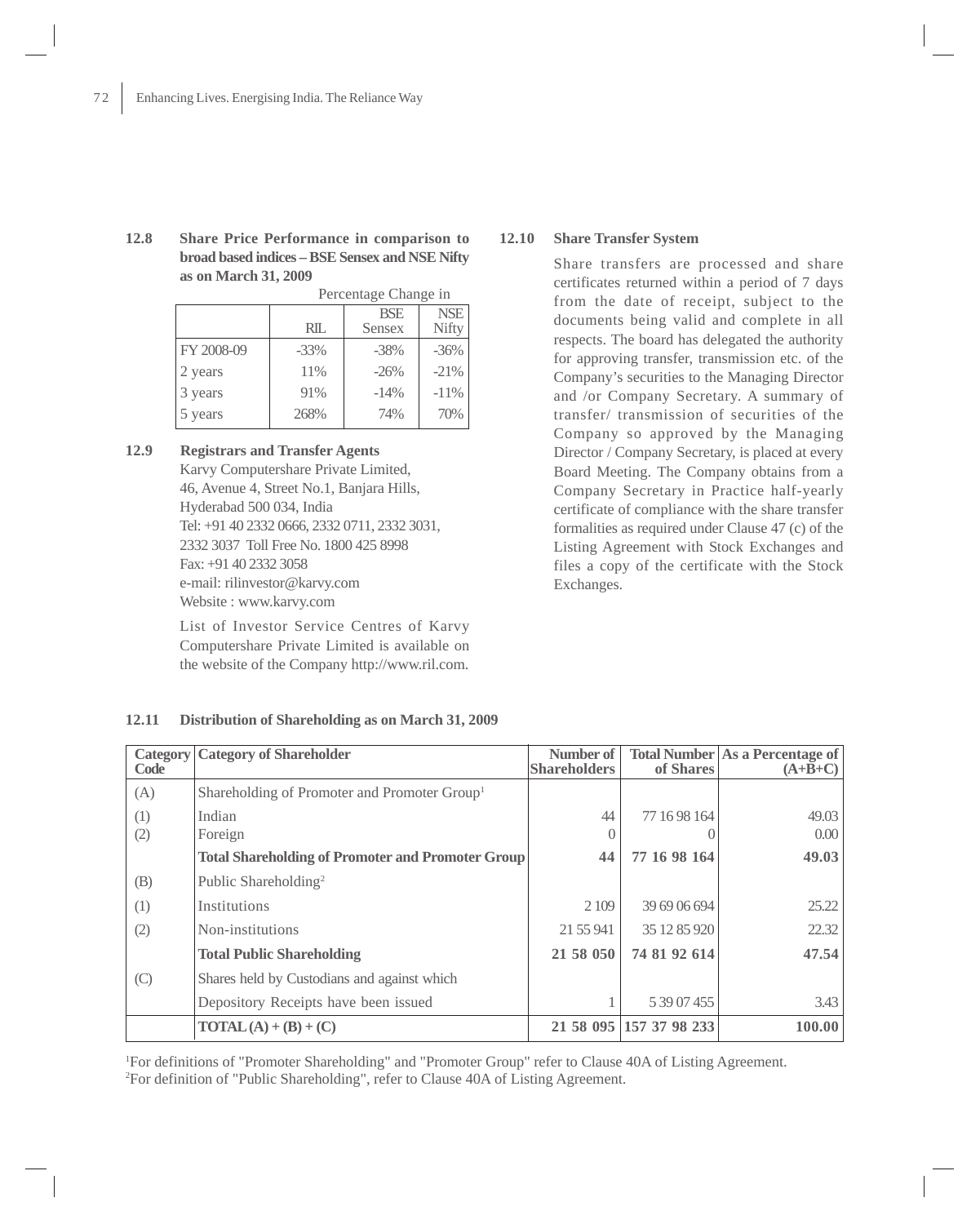| Sl. No.       | <b>Category (Shares)</b>                  | <b>Holders</b> | <b>Shares</b> | % of Total<br><b>Shares</b> |
|---------------|-------------------------------------------|----------------|---------------|-----------------------------|
|               | 500<br>۰                                  | 21 09 191      | 11 46 96 426  | 7.29                        |
| $\mathcal{L}$ | 1000<br>501<br>$\equiv$                   | 30462          | 2 13 57 369   | 1.36                        |
| 3             | 1001<br>2000<br>$\overline{\phantom{0}}$  | 11061          | 1 52 69 540   | 0.97                        |
| 4             | 2001<br>3000<br>$\overline{\phantom{a}}$  | 2786           | 68 20 837     | 0.43                        |
| 5             | 3001<br>4000<br>$\overline{\phantom{0}}$  | 1 1 7 0        | 4078783       | 0.26                        |
| 6             | 4001<br>5000<br>٠                         | 705            | 31 84 896     | 0.20                        |
|               | 5000<br>Above<br>$\overline{\phantom{a}}$ | 2863           | 140 83 90 382 | 89.49                       |
|               | <b>TOTAL</b>                              | 21 58 238      | 157 37 98 233 | 100.00                      |

**12.12 Shareholding Pattern by Size as on March 31, 2009**

# **12.13 Build up of Equity Share Capital**

| Sl.<br>No.     | <b>Particulars</b>                                                               | <b>Allotment</b><br><b>Date</b> | No. of<br><b>Shares</b> |
|----------------|----------------------------------------------------------------------------------|---------------------------------|-------------------------|
| 1              | Subscribers To Memorandum                                                        | October 19, 1975                | 1 100                   |
| 2              | Shareholders of Reliance Textile Industries Limited<br>(Merged with the Company) | May 9, 1977                     | 59 50 000               |
| 3              | Conversion of Loan                                                               | September 28, 1979              | 9 40 000                |
| $\overline{4}$ | Rights Issue - I                                                                 | December 31,1979                | 647832                  |
| 5              | Bonus Issue - I                                                                  | September 19, 1980              | 45 23 359               |
| 6              | Debenture Series I Conversion                                                    | December 31, 1980               | 8 40 5 75               |
| 7              | <b>Consolidation of Fractional Coupon Shares</b>                                 | May 15,1981                     | 24 673                  |
| 8              | Conversion of Loan                                                               | June 23, 1981                   | 2 43 200                |
| 9              | Conversion of Loan                                                               | September 22, 1981              | 1 40 800                |
| 10             | Rights Issue II                                                                  | October 6, 1981                 | 23 80 518               |
| 11             | Debenture Series II Conversion                                                   | December 31, 1981               | 8 42 5 29               |
| 12             | Debenture Series I Conversion Phase II                                           | December 31, 1981               | 27 168                  |
| 13             | Shareholders of Sidhpur Mills Co Limited (Merged with the Company)               | April 12, 1982                  | 81 059                  |
| 14             | Rights Issue II NRI                                                              | June 15, 1982                   | 774                     |
| 15             | Debenture Series III Conversion                                                  | August 31, 1982                 | 19 20 000               |
| 16             | Rights Issue II                                                                  | September 9, 1982               | 41                      |
| 17             | Shareholders of Sidhpur Mills Co Limited (Merged with the Company) II            | December 29, 1982               | 1942                    |
| 18             | Bonus Issue-II                                                                   | September 30, 1983              | 1 11 39 564             |
|                |                                                                                  |                                 |                         |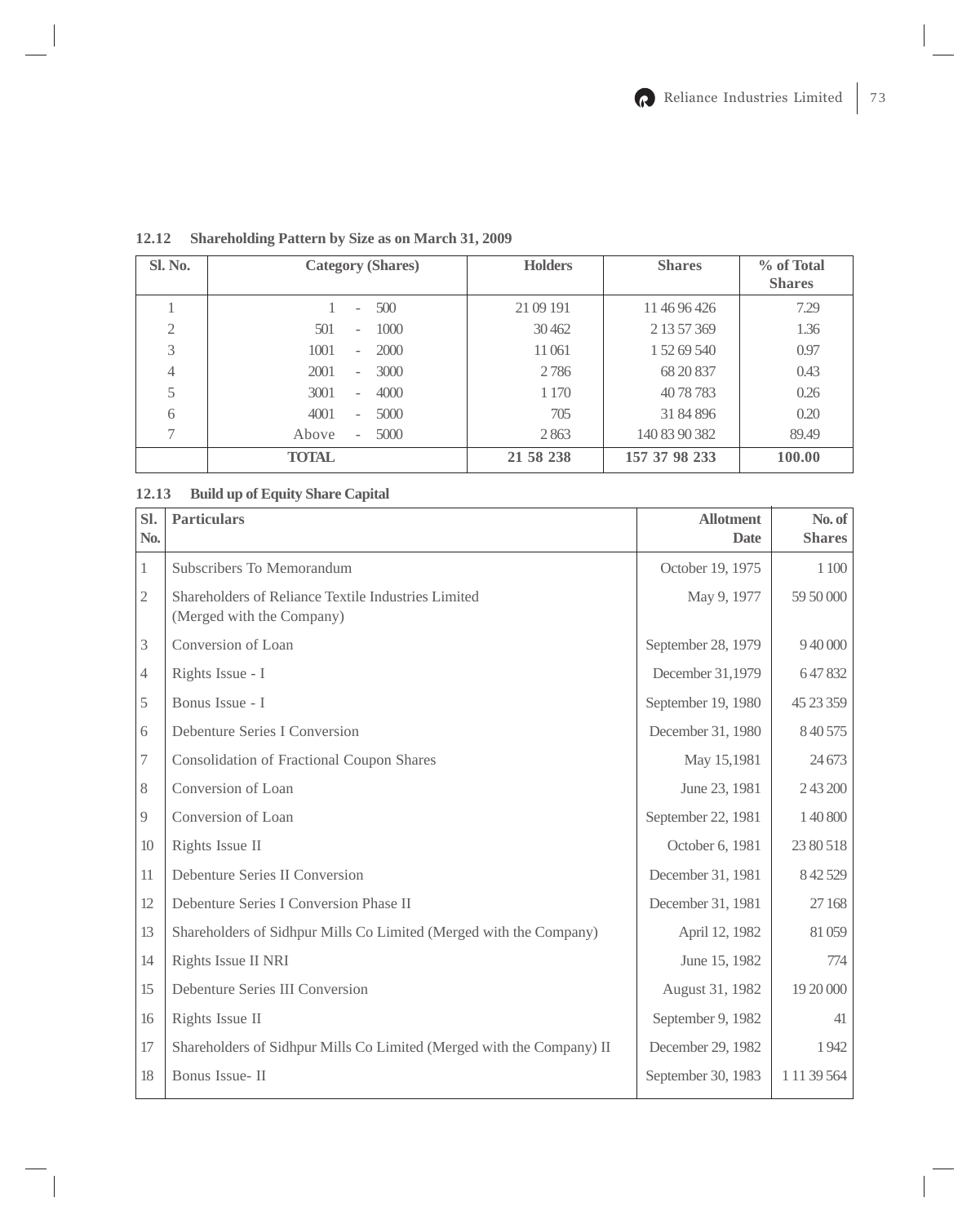| Sl.<br>No. | <b>Particulars</b>                                                           | <b>Allotment</b><br><b>Date</b> | No. of<br><b>Shares</b> |
|------------|------------------------------------------------------------------------------|---------------------------------|-------------------------|
| 19         | Shareholders of Sidhpur Mills Co Limited (Merged with the Company) III       | September 30, 1983              | 371                     |
| 20         | Debenture Series IV Conversion                                               | September 30, 1983              | 64 00 000               |
| 21         | Shareholders of Sidhpur Mills Co Limited (Merged with the Company) IV        | April 5, 1984                   | 617                     |
| 22         | Shareholders of Sidhpur Mills Co Limited (Merged with the Company) V         | June 20, 1984                   | 50                      |
| 23         | Debenture Series I Conversion                                                | October 1, 1984                 | 97 66 783               |
| 24         | Debenture Series II Conversion                                               | December 31, 1984               | 2 16 571                |
| 25         | Shareholders of Sidhpur Mills Co Limited (Merged with the Company) VI        | January 31, 1985                | 91                      |
| 26         | <b>Consolidation of Fractional Coupon Shares</b>                             | April 30, 1985                  | 45 005                  |
| 27         | Debenture Series E Conversion                                                | April 30, 1985                  | 53 33 333               |
| 28         | Debenture Series III Conversion                                              | July 5,1985                     | 52 835                  |
| 29         | Debenture Series IV Conversion                                               | December 17, 1985               | 42 871                  |
| 30         | Shareholders of Sidhpur Mills Co Limited (Merged with the Company) VII       | December 31, 1985               | 106                     |
| 31         | <b>Consolidation of Fractional Coupon Shares</b>                             | December 31, 1985               | 610                     |
| 32         | Shareholders of Sidhpur Mills Co Limited (Merged with the Company) VIII      | November 15, 1986               | 40 284                  |
| 33         | Shareholders of Sidhpur Mills Co Limited (Merged with the Company) IX        | April 1, 1987                   | 169                     |
| 34         | Debenture Series G Conversion                                                | August 1, 1987                  | 6 60 30 100             |
| 35         | Right Issue III                                                              | February 4, 1988                | 3 15 71 695             |
| 36         | Debenture Series G Conversion                                                | February 4, 1988                | 29 35 380               |
| 37         | Shareholders of Sidhpur Mills Co Limited (Merged with the Company) X         | June 2, 1988                    | 25                      |
| 38         | Shareholders of Sidhpur Mills Co Limited (Merged with the Company) XI        | October 31, 1988                | 10                      |
| 39         | Shareholders of Sidhpur Mills Co Limited (Merged with the Company) XII       | November 29, 1990               | 322                     |
| 40         | Shareholders of Sidhpur Mills Co Limited (Merged with the Company) XIII      | May 22, 1991                    | $46$                    |
| 41         | Shareholders of Sidhpur Mills Co Limited (Merged with the Company) XIV       | October 10, 1991                | 25                      |
| 42         | Euro Issue GDR-I                                                             | June 3, 1992                    | 1 84 00 000             |
| 43         | Shareholders of Sidhpur Mills Co Limited (Merged with the Company)           |                                 | 4 0 6 0                 |
| 44         | Shareholders of Reliance Petrochemicals Limited<br>(Merged with the Company) | December 4, 1992                | 7 49 42 763             |
| 45         | Loan Conversion                                                              | July 7, 1993                    | 3 16 667                |
| 46         | Debenture Series H Conversion                                                | August 26, 1993                 | 3 64 60 000             |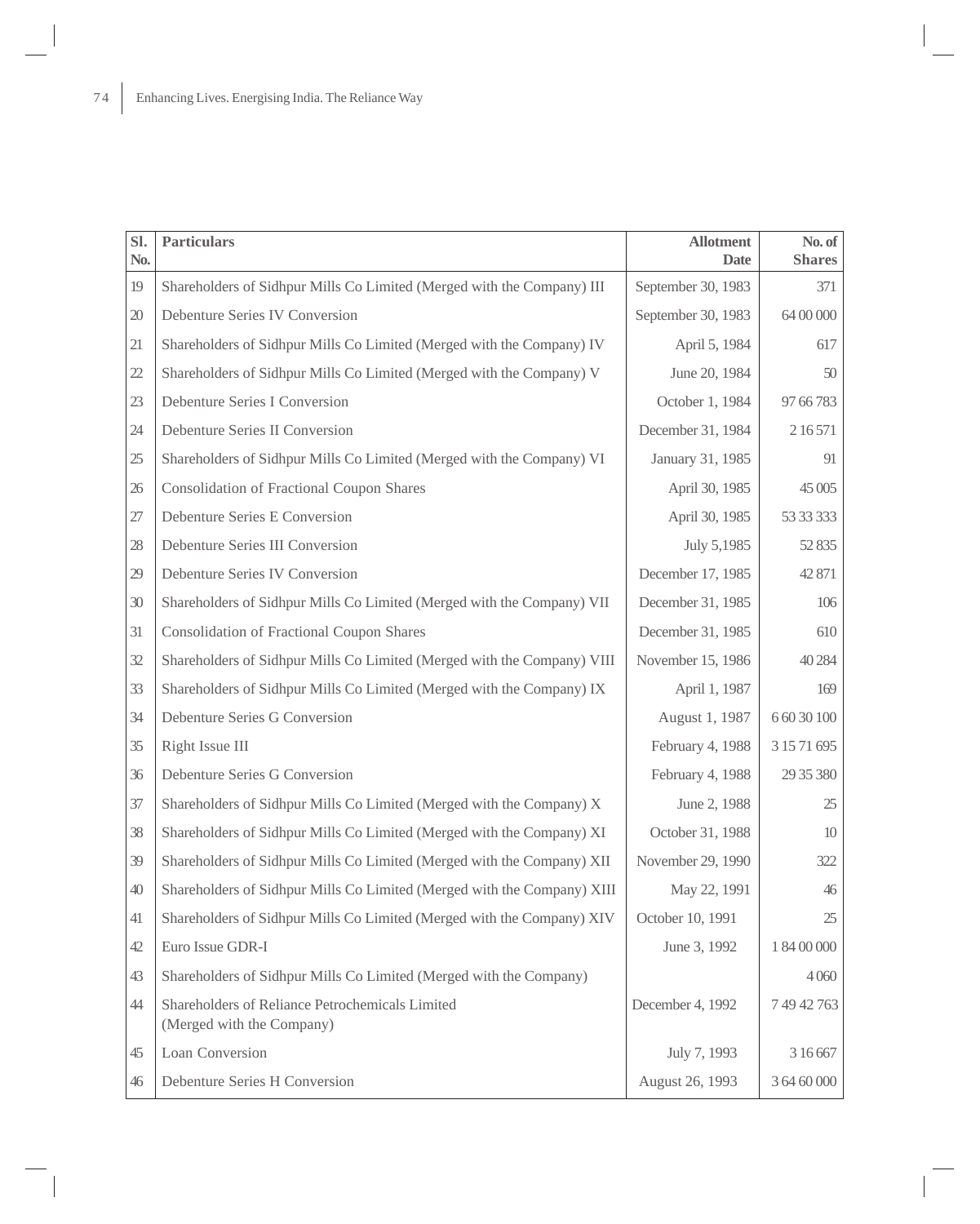| Sl.<br>No. | <b>Particulars</b>                                                                                            | <b>Allotment</b><br><b>Date</b> | No. of<br><b>Shares</b> |
|------------|---------------------------------------------------------------------------------------------------------------|---------------------------------|-------------------------|
| 47         | Warrant Conversion (Debenture Series F)                                                                       | August 26, 1993                 | 103 16 092              |
| 48         | Euro Issue GDR II                                                                                             | February 23, 1994               | 2 55 32 000             |
| 49         | Loan Conversion                                                                                               | March 1, 1994                   | 18 38 950               |
| 50         | Warrant Conversion (Debenture Series J)                                                                       | August 3, 1994                  | 87 40 000               |
| 51         | Private Placement of Shares                                                                                   | October 21, 1994                | 2 45 45 450             |
| 52         | Conversion of Reliance Petrochemicals Limited Debentures                                                      | December 22, 1994               | 75 472                  |
| 53         | Shareholders of Reliance Polypropylene Limited and<br>Reliance Polyethylene Limited (Merged with the Company) | March 16, 1995                  | 9 9 5 7 5 9 1 5         |
| 54         | Warrants Conversion                                                                                           | March 10, 1995                  | 74 80 000               |
| 55         | Conversion of 3.5% ECB Due 1999 I                                                                             | May 24, 1997                    | 544                     |
| 56         | Conversion of 3.5% ECB Due 1999 II                                                                            | July 11, 1997                   | 13 31 042               |
| 57         | Conversion of 3.5% ECB Due 1999 III                                                                           | July 22, 1997                   | 605068                  |
| 58         | Conversion of 3.5% ECB Due 1999 IV                                                                            | September 13, 1997              | 18 64 766               |
| 59         | Conversion of 3.5% ECB Due 1999 V                                                                             | October 22, 1997                | 18 15 755               |
| 60         | Conversion of 3.5% ECB Due 1999 VI                                                                            | November 4, 1997                | 103475                  |
| 61         | Bonus Issue III                                                                                               | December 20, 1997               | 46 60 90 452            |
| 62         | Conversion of 3.5% ECB Due 1999 VII                                                                           | December 4, 1997                | 15 68 499               |
| 63         | Conversion of 3.5% ECB Due 1999 VIII                                                                          | September 27, 1999              | 7624                    |
| 64         | Conversion of Warrants                                                                                        | January 12, 2000                | 12 00 00 000            |
| 65         | Shareholders of Reliance Petroleum Limited<br>(Merged with the Company)                                       | October 23, 2002                | 34 26 20 509            |
| 66         | Shareholders of Indian Petrochemicals Corporation Limited                                                     |                                 |                         |
|            | (Merged with the Company)                                                                                     | October 13, 2007                | 6 01 40 560             |
| 67         | <b>Exercise of Warrants</b>                                                                                   | October 3, 2008                 | 12 00 00 000            |
| 68         | ESOS - Allotment                                                                                              | Various dates<br>in 2008-09     | 1,49,632                |
|            |                                                                                                               |                                 | 1 57 66 67 728          |
|            | Less: Shares Bought Back and extinguished on January 24, 2005                                                 |                                 | $-2869495$              |
|            | <b>Total Equity as on March 31, 2009</b>                                                                      |                                 | 1 57 37 98 233          |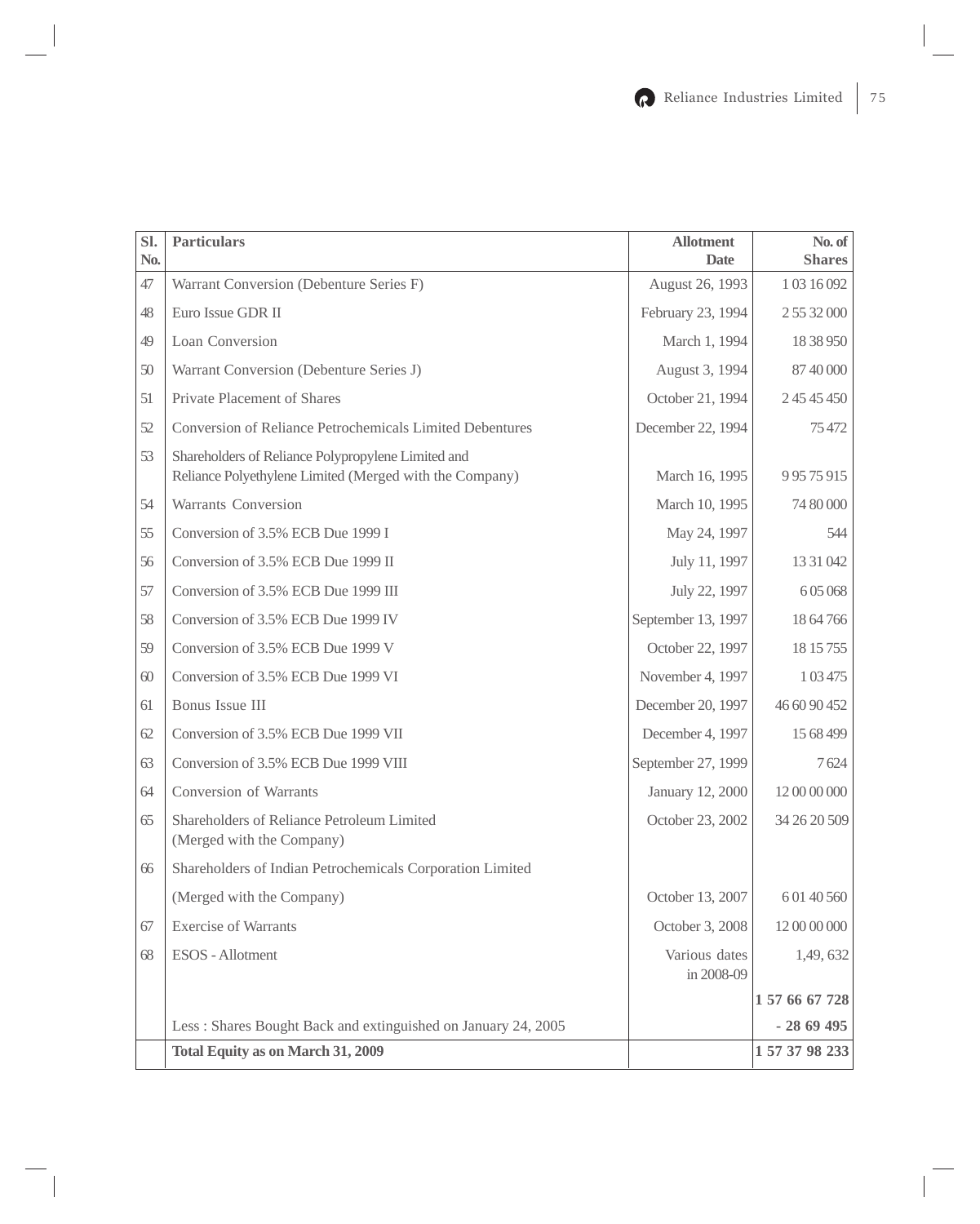## **12.14. Corporate Benefits to Investors**

**a. Bonus Issues of Fully Paid-up Equity Shares**

| <b>Financial Year</b> | <b>Ratio</b> |
|-----------------------|--------------|
| 1980-81               | 3:5          |
| 1983-84               | 6:10         |
| 1997-98               | 1:1          |
| 2009-10               | $1:1*$       |

*\*Subject to shareholders' approval*

| <b>Financial</b><br><b>Year</b> | <b>Dividend</b><br><b>Declaration</b> | <b>Dividend</b><br>per Share* |
|---------------------------------|---------------------------------------|-------------------------------|
| 2008-09                         | October 7, 2009                       | 13.00                         |
| 2007-08                         | June 12, 2008                         | 13.00                         |
| 2006-07                         | March 10, 2007                        | 11.00                         |
| $2005 - 06$                     | June 27, 2006                         | 10.00                         |
| 2004-05                         | August 03, 2005                       | 7.50                          |
| 2003-04                         | June 24, 2004                         | 5.25                          |
| $2002 - 03$                     | June 16, 2003                         | 5.00                          |
| $2001 - 02$                     | October 31, 2002                      | 4.75                          |
| 2000-01                         | June 15, 2001                         | 4 25                          |
| 1999-00                         | June 13, 2000                         | 4.00                          |

#### **b. Dividend Declared for the last 10 Years**

\* *Share of paid-up value of Rs. 10 per share.*

## **c. Shares issued on Demerger**

Consequent upon the demerger of the Coal based, Gas based, Financial services and Telecommunications undertakings / businesses of the Company in December 2005, the shareholders of the Company were allotted equity shares of the four companies, namely, Reliance Energy Ventures Limited (REVL), Reliance Natural Resources Limited (RNRL), Reliance Capital Ventures Limited (RCVL) and Reliance Communication Ventures Limited (RCoVL) in the ratio of one equity share of each of the companies for every equity share held by the shareholders except specified shareholders, in Reliance Industries Limited, as on the record date fixed for the purpose.

Accordingly, 122,31,30,422 equity shares each of REVL, RNRL, RCVL and RCoVL were allotted on January 27, 2006.

### **12.15 Dematerialisation of Shares**

| <b>Electronic / Physical</b> |       |
|------------------------------|-------|
| <b>NSDL</b>                  | 94.74 |
| <b>CDSL</b>                  | 1.72  |
| Physical                     | 3.54  |

96.46 % of Company's Paid up Equity Share Capital has been dematerialised upto March 31, 2009 (95.91 % upto March 31, 2008). Trading in Equity Shares of the Company is permitted only in dematerialised form.

## **Liquidity**

The Company's Equity Shares are among the most liquid and actively traded shares on the Indian Stock Exchanges. RIL shares consistently rank among the top few frequently traded shares, both in terms of the number of shares traded, as well as value. The highest trading activity is witnessed on the BSE and NSE. Relevant data for the average daily turnover for the financial year 2008-2009 is given below:

| <b>BSE</b> | <b>NSE</b> | <b>Total</b> |
|------------|------------|--------------|
| 1,680,810  | 4,967,294  | 6,648,104    |
|            |            |              |
| 270.96     | 816.62     | 1,087.58     |
|            |            |              |

[Source : This information is compiled from the data available from the websites of BSE and NSE]

- **12.16 Outstanding GDRs / Warrants and Convertible Bonds, Conversion Date and likely impact on equity**
	- **(a) GDRs :** Outstanding GDRs as on March 31, 2009 represent 5,39,07,455 equity shares constituting 3.43% of the Paid up Equity Share Capital of the Company. Each GDR represents two underlying equity shares in the Company. GDR is not a specific time-bound instrument and can be surrendered any time and converted into the underlying equity shares in the Company. The shares so released in favor of the investors upon surrender of GDRs can either be held by the investors concerned in their name or sold off in the Indian secondary markets for cash. To the extent of the shares so sold in Indian markets, GDRs can be reissued under the available head room.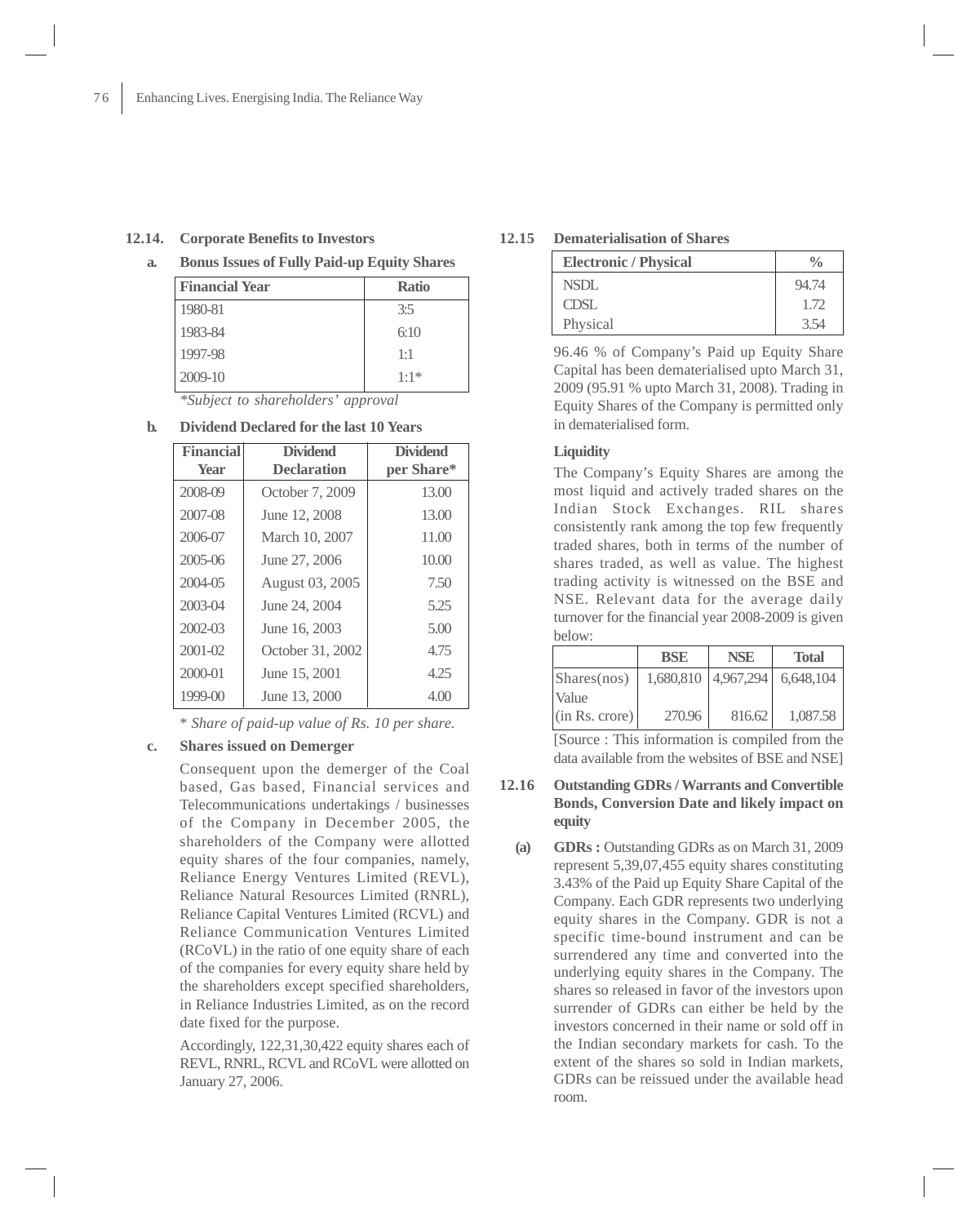### **RIL GDR Program - Important Information**

- RIL GDRs are listed at Luxembourg Stock Exchange. GDRs are traded on International Order Book (IOB) of London Stock Exchange. GDRs are also traded amongst Qualified Institutional investors in the Portal System of NASD, USA.
- RIL GDRs are exempted securities under US Securities Law. RIL GDR program has been established under Rule 144A and Regulation S of the US Securities Act, 1933. Reporting is done under the exempted route of Rule 12g3- 2(b) under the US Securities Exchange Act, 1934.
- The Bank of New York Mellon is the Depositary and ICICI Bank Limited is the Custodian of all the Equity Shares underlying the GDRs issued by the Company.

**RIL GDR Price Movement over last 1 year**



*Source : Bank of New York Mellon website*

**(b) Employee Stock Options :** A total of 50,100 Options have been granted in the financial year 2008-09 (previous years 2,97,63,000). Each Option, upon exercise of the same, would give rise to one equity share of Rs. 10/- each fully paid up. The exercise is made at the market price prevailing as on the dates of the grant plus applicable taxes as may be levied on the Company in this regard. The details of Options granted during the year are as follows:

| Date of Grant         | February 6, 2009 |
|-----------------------|------------------|
| Total options granted | 50,100           |
| Price per share       | $Rs.1289/-$ *    |

\* plus applicable taxes as may be levied on the Company in this regard

Options vest over one year to a maximum period of seven years, depending upon specified criteria. The Options can be exercised during a period of five years or such other period as the Employees Stock Compensation Committee may decide from the date of vesting. The Options unexercised during the exercise period would lapse.

## **12.17 Locations of Manufacturing Divisions**

#### **Allahabad**

A/10-A/27, UPSIDC Industrial Area Kailash Nagar, Karchana, P. O. T.S.L. District Allahabad - 211 010, Uttar Pradesh, India.

## **Barabanki**

Dewa Road, Somaiya Nagar Barabanki - 225 123 Uttar Pradesh, India.

# **Dahej**

P. O. Dahej, Bharuch - 392 130 Gujarat, India

## **Hazira**

Village Mora, Bhatha, P.O. Surat Hazira Road, Surat - 394 510, Gujarat India.

## **Hoshiarpur**

Dharmshala Road, V.P.O. Chohal District Hoshiarpur Punjab - 146 014, India.

#### **Jamnagar**

Village Meghpar/Padana, Taluka Lalpur Jamnagar - 361 280 Gujarat, India.

#### **Jamnagar SEZ**

Village Meghpar/Padana, Taluka Lalpur Jamnagar - 361 280 Gujarat, India.

#### **Nagothane**

P. O. Petrochemicals Township Nagothane, Raigad - 402 125, Maharashtra, India.

#### **Nagpur**

Village Dahali, Mouda Ramtek Road Tehsil Mouda - 441104, District Nagpur, Maharashtra, India.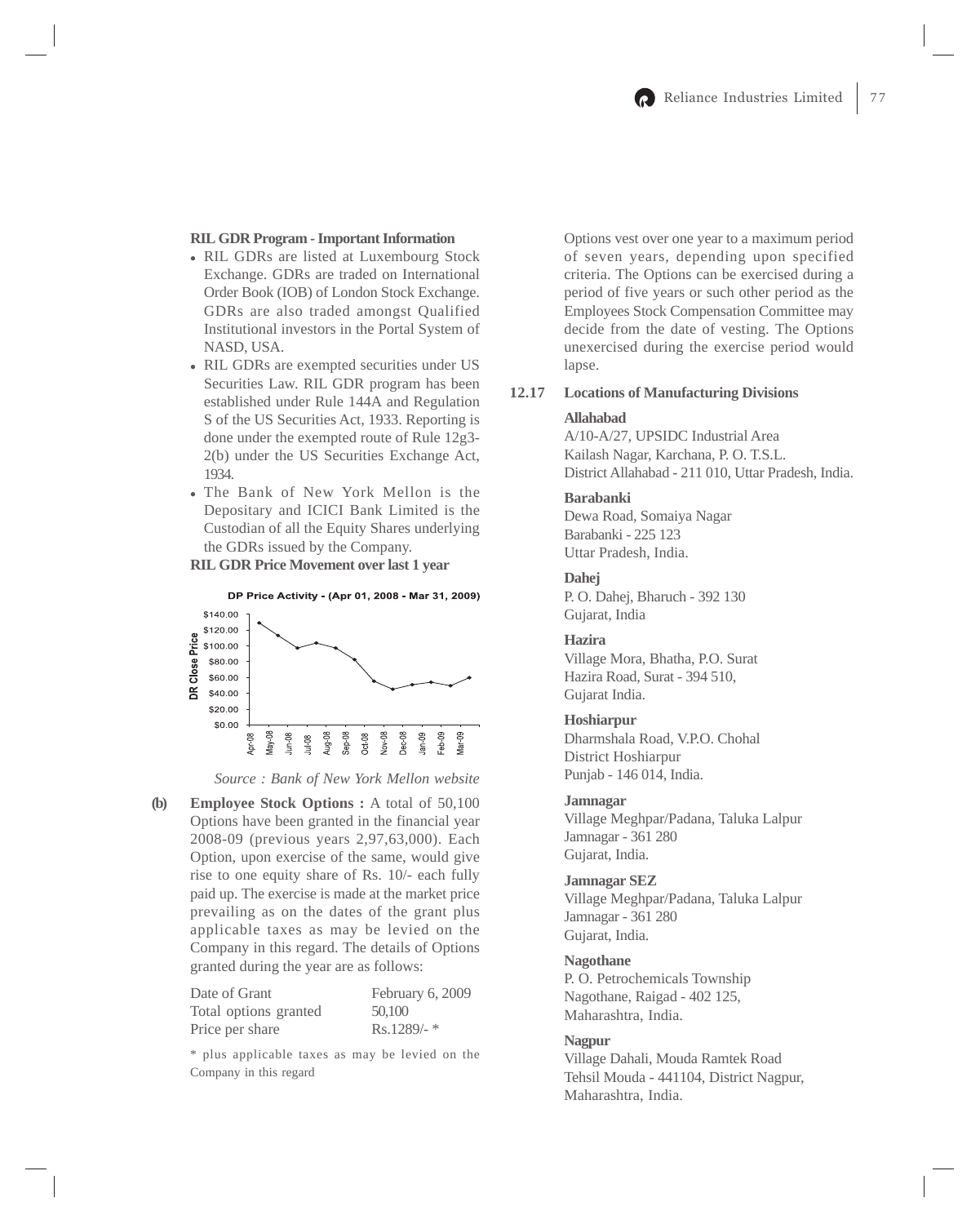#### **Naroda**

103/106, Naroda Industrial Estate Naroda, Ahmedabad - 382 320 Gujarat, India.

#### **Patalganga**

B-4, Industrial Area, Patalganga Near Panvel, Dist. Raigad - 410 207 Maharashtra, India.

## **Silvassa**

342, Kharadpada, Near Silvassa Union Territory of Dadra & Nagar Haveli - 396 235, India.

# **Vadodara**

P. O. Petrochemicals Vadodara - 391 346 Gujarat, India.

# **12.18 Address for Correspondence**

## **(i) Investor Correspondence**

**For Shares/Debentures held in Physical form** Karvy Computershare Private Limited 46, Avenue 4, Street No. 1, Banjara Hills Hyderabad - 500 034. E-Mail: rilinvestor@karvy.com

# **For Shares/Debentures held in Demat form** Investors' concerned Depository Participant(s) and /or Karvy Computershare Private Limited.

(ii) Any query on Annual Report Shri Atul Tandon Asst. Company Secretary Reliance Industries Limited, 3rd Floor, Maker Chambers IV, 222, Nariman Point, Mumbai 400 021. Email:investor\_relations@ril.com

## **12.19 Transfer of unpaid/unclaimed amounts to Investor Education and Protection Fund**

During the year under review, the Company has credited Rs. 4.91 crore to the Investor Education and Protection Fund (IEPF) pursuant to Section 205C of the Companies Act, 1956 read with the Investor Education and Protection Fund (Awareness and Protection of Investors) Rules, 2001. Details of the aforesaid transfer are as under:

| <b>Type of Transfer</b>  | <b>Amount transferred</b> |
|--------------------------|---------------------------|
|                          | (Rs. in crore)            |
| Dividend                 | 4.78                      |
| Interest on Debentures   |                           |
| Redemption of Debentures | 0.09                      |
| Total amount transferred |                           |
| during the year          |                           |

The cumulative amount transferred to IEPF upto March 31, 2009 is Rs. 77.60 crore.

## **13. Compliance Certificate of the Auditors**

Certificate from the Auditors of the Company, M/s. Chaturvedi & Shah, M/s. Deloitte Haskins & Sells and M/s. Rajendra & Co., confirming compliance with the conditions of Corporate Governance as stipulated under Clause 49, is attached to the Directors' Report forming part of the Annual Report.

This Certificate has also been forwarded to the Stock Exchanges where the securities of the Company are listed.

# **14. Adoption of Mandatory and Non-Mandatory Requirements of Clause 49**

The Company has complied with all mandatory requirements and has adopted following nonmandatory requirements of Clause 49.

## **Remuneration Committee**

The Company has constituted Remuneration Committee to recommend / review remuneration of the Managing Director and Wholetime Directors based on their performance and defined assessment criteria.

#### **Training of Board Members**

New Directors appointed by the Board are given formal induction and orientation with respect to the Company's vision, strategic direction, core values including ethics, corporate governance practices, financial matters and business operations. The new appointee is also facilitated with a tour of the Company's key manufacturing facilities to get familiar with the Company's operations.